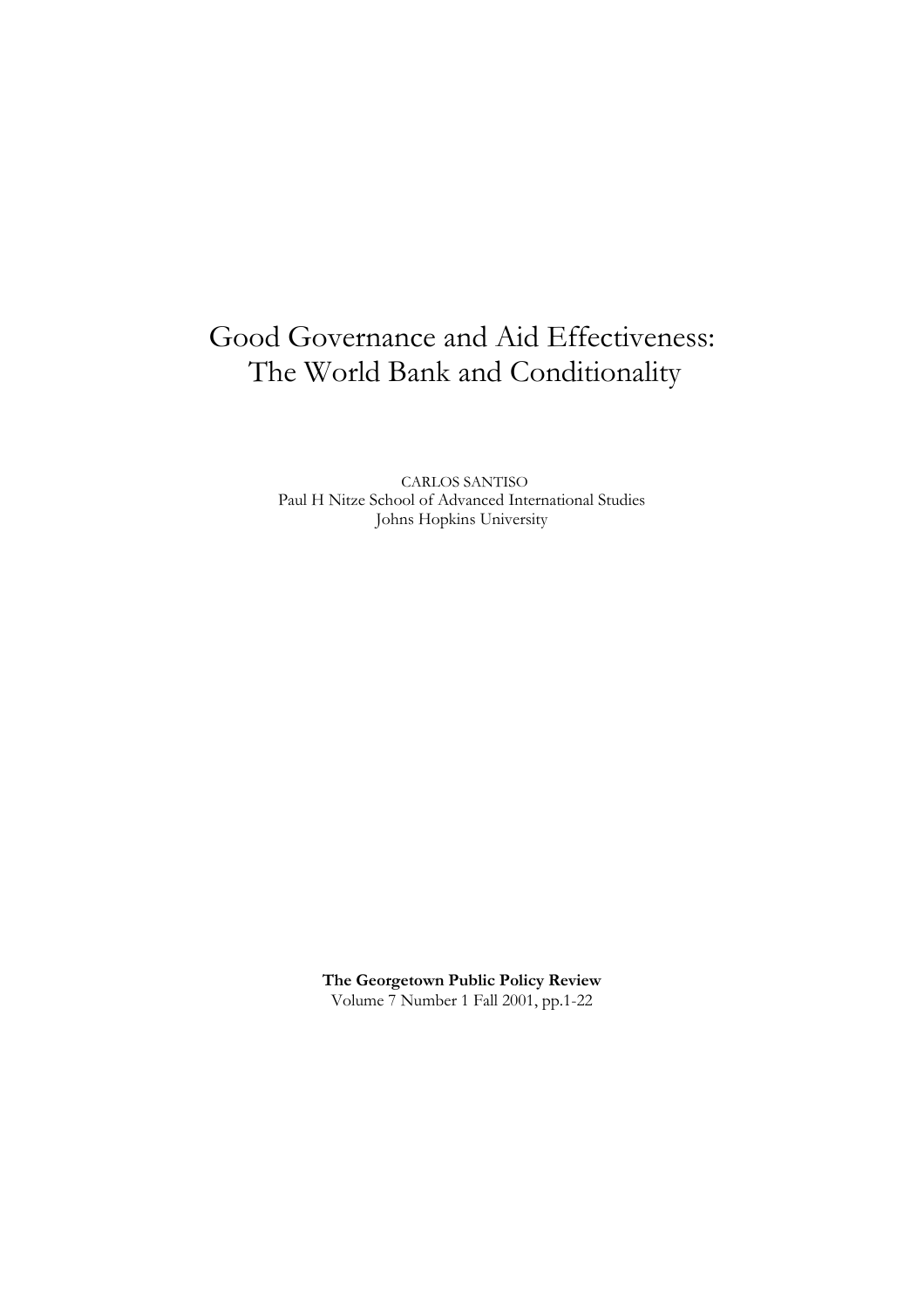## **ABSTRACT**

Prompted by concerns over the effectiveness of aid, the World Bank has significantly stretched its policy frontiers by endorsing "good governance" as a core element of its development strategy. Governance, which captures the manner in which power is exercised in the management of a country's economic and social resources for development, is a multifaceted concept. Limited by its restrictive mandate and institutional ethos, the Bank has adopted a restrictive approach, confining itself to the economic dimensions of governance. Nevertheless, this evolution represents an ambivalent enterprise with both promises and dilemmas, as the inherent tension between the economic and political dimensions of governance appears the most contentious issue. While democracy tends to refer to the legitimacy of government, good governance refers to the effectiveness of government. This article assesses the Bank's approach for promoting good governance in developing countries. It argues that that the *quality* of governance is ultimately attributable to its democratic content. Neither democracy nor good governance is sustainable without the other. Consequently, democracy and good governance need to converge, both conceptually and practically, in the study and practice of public policymaking. Therefore, for the Bank to substantially improve good governance in developing countries, it will need to explicitly address issues of power, politics and democracy. The article further argues that aid conditionality is not the most appropriate approach to strengthen good governance in developing countries. What is needed is a more radical approach in which donors cede control to the recipient country, within the framework of agreed-upon objectives.

#### **ABOUT THE AUTHOR**

Carlos Santiso is a doctoral candidate at the Paul H Nitze School of Advanced International Studies of Johns Hopkins University in Washington DC, United States, working on democratization and governance reform in emerging markets, and in particular the reform of the state and the rule of law. He previously served at the International Institute for Democracy and Electoral Assistance (1996-2000) and the Cabinet of the French Prime Minister (1995- 1996). He is a consultant for various international organization, bilateral aid agencies, and research think-tanks. Contact details: Carlos Santiso, 1851 North Scott Street, 261, Arlington VA 22209, United States. Tel and fax: 1 703 741 7619. E-mail: csantiso@hotmail.com

## **ACKNOWLEDGEMENTS**

Earlier versions were presented at a World Bank conference on development economics (ABCDE) in Paris, France, in June 2000, and at a summer workshop of the Academic Council of the United Nations System (ACUNS) in Warwick, United Kingdom, in August 2000. The author gratefully acknowledges the inspiring conversations with and the comments made on previous drafts by Anja Linder, Roel von Meijenfeldt, John Williamson, Arne Dish, cheryl Gray, Morten Bøås, Jan Aart Scholte, Massimo Tomassoli, Monique Bergeron, and Mwihaki Kimura.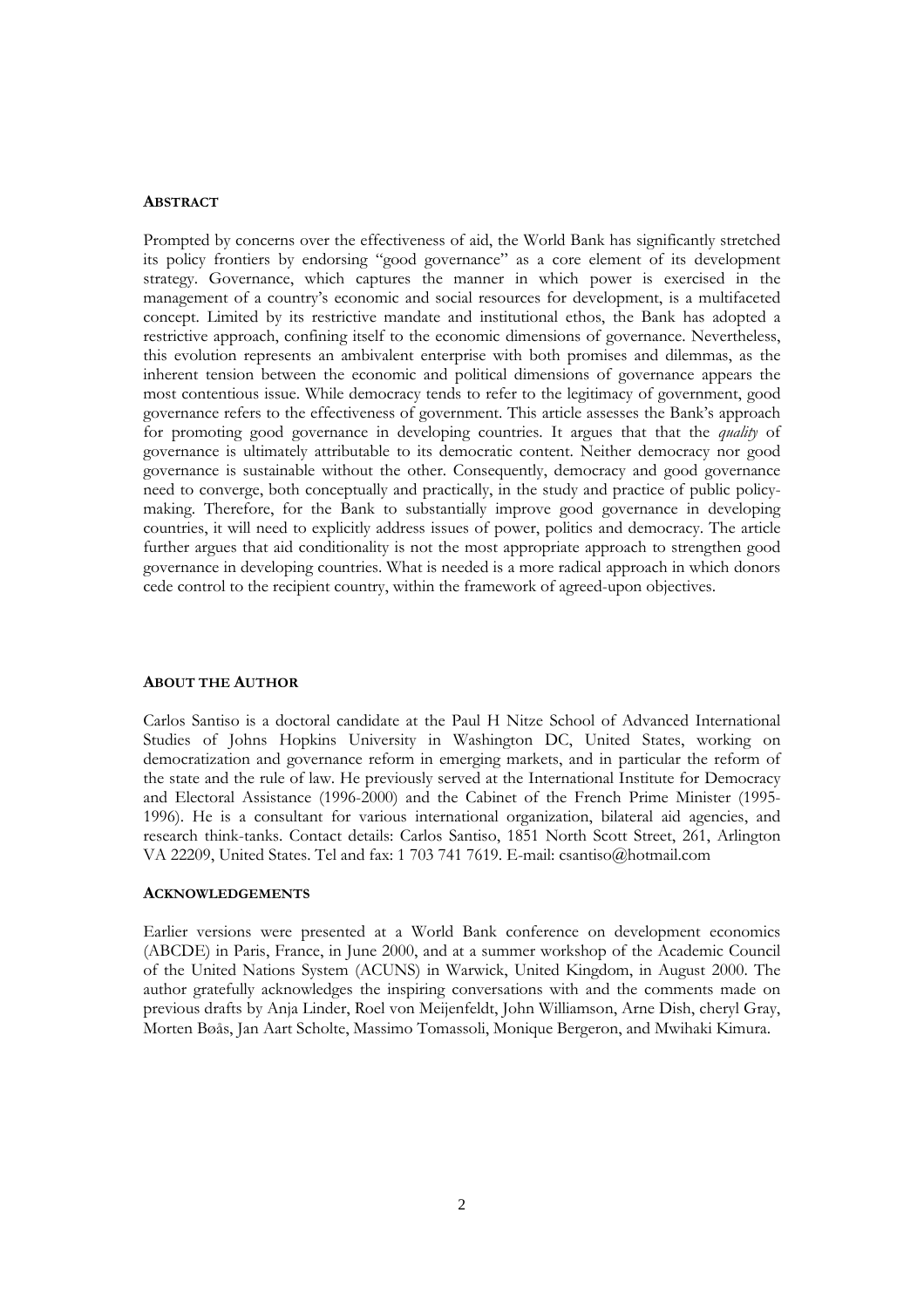## **INTRODUCTION: GOOD GOVERNANCE AND DEVELOPMENT ASSISTANCE**

"Justice without strength is helpless, strength without justice is tyrannical. Unable to make what is just strong, we have made what is strong just." Pascal, *Pensées* (1670)

Aid strategies are undergoing fundamental reassessment. In recent years, the strengthening of good governance in developing countries has become both an *objective* of and a *condition* for development assistance. However, combining these two aims in aid policies represents a daunting challenge for development institutions (Santiso 2001).

This article sets out to examine the World Bank's efforts at strengthening good governance in developing countries and improving the effectiveness of aid. It focuses on the relationship between good governance and aid effectiveness in providing a critical assessment of the Bank's approach to governance reform in developing countries. It scrutinizes the shifts in policies and strategies of the Bank during the 1990s as well as the research it generated to support them.

The wide array of issues under "governance" occupies center stage in the development debate and the agenda of the International Financial Institutions (IFIs). The concept of governance captures "the manner in which power is exercised in the management of a country's economic and social resources for development" (World Bank 1992, 1). Devesh Kapur and Richard Webb attest that "For the IFIs, the new mandate is a boost to their importance, but one fraught with peril. The new mission arrived at a moment when growing doubts regarding the purpose and effectiveness of the IFIs seemed to threaten their funding, and even their continued existence" (2000, 18).

However, the approaches used to strengthen good governance in developing countries remain strikingly similar to those used to promote economic reform. Aid conditionality, i.e. conditioning aid on a number of prerequisites and promises of reform, has been extended from the economic realm to the political arena. During the 1980s and 1990s, the scope of these conditionalities both widened and deepened as IFIs attempted governmental and social reengineering.

The Bank has significantly stretched its policy frontiers by endorsing 'good governance' as a core element of its development strategy. Since 1996 the Bank has begun over 600 governance related programs and initiatives in 95 countries and is involved in supporting significant programs of governance and public sector reform in 50 countries (Development Committee 2000). Some argue the new governance agenda is merely, a smorgasbord of economic and political prescriptions for development and a "fig leaf" hiding renewed conditionalities. Nevertheless, introducing the concept of good governance has resulted in a broadened understanding of development and has significantly altered the agenda of IFIs. More fundamentally, it has affected what they do and how they do it. Assessing *The World Bank at the Millennium*, forthright former Bank Chief Economist Joseph Stiglitz asserts: "Views about development have changed in the World Bank, as they have in the development community. Today there is concern about broader objectives, entailing more instruments, than was the case earlier" (1999, F587).

The introduction of the concept of governance in the development agenda reflects growing concerns over the effectiveness of aid whose ultimate aim is to reduce poverty and human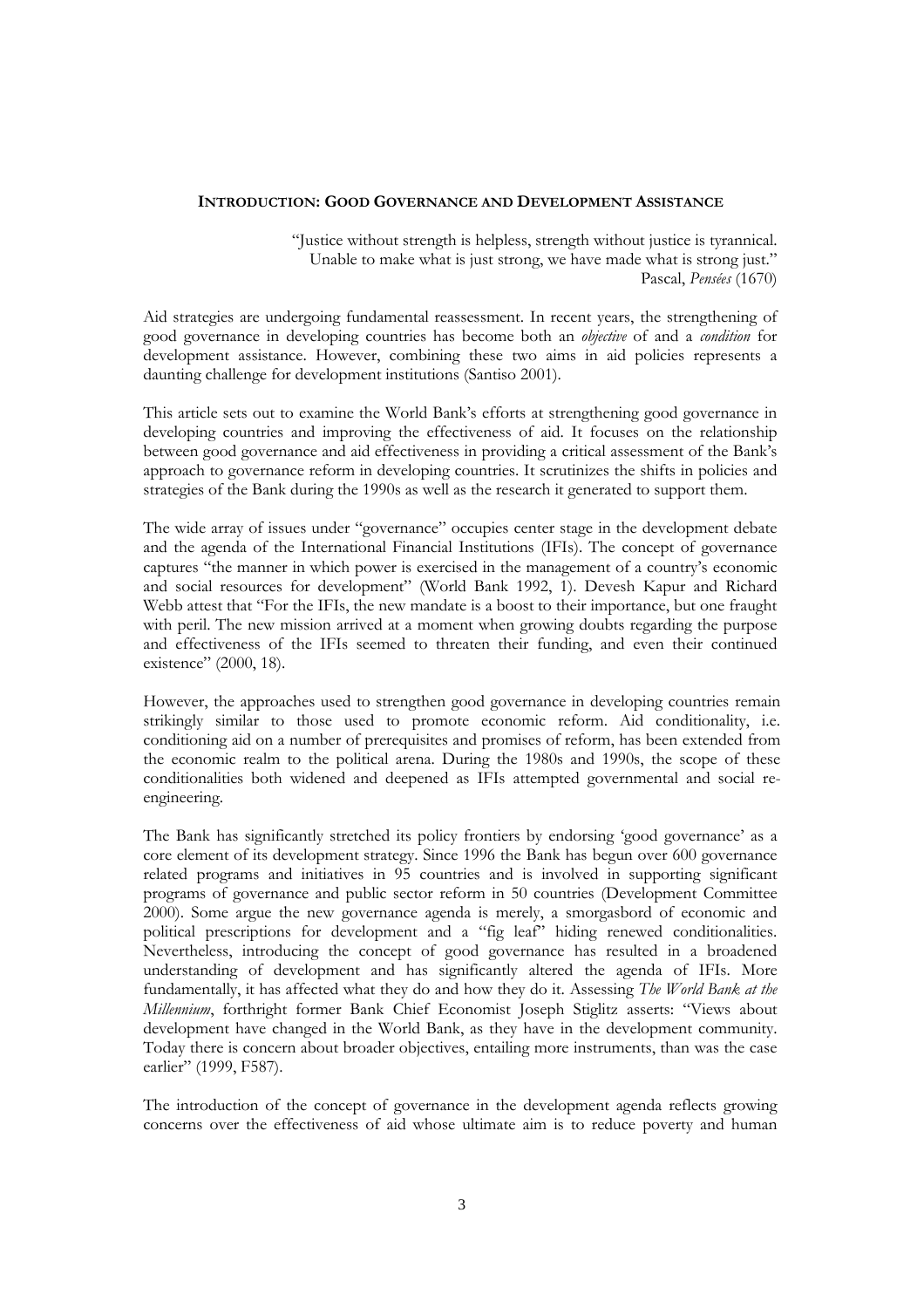suffering. Confronted with declining aid budgets and increased scrutiny by civil society, the Bank has given greater consideration to the pervasive effects of mismanagement and endemic corruption. Furthermore, the Bank's involvement in governance work has also upset the traditional division of labor between the United Nations (UN) agencies and the IFIs, questioning their respective roles in global governance. This has resulted in considerable encroachment on other organizations' traditional institutional territory (a trend commonly referred to as "mission creep"). The reform of multilateral development finance is thus an integral component of current efforts at reforming the international financial architecture.

The governance agenda promoted by the Bank represents an ambivalent enterprise plagued with both promises and dilemmas. Reforming the systems of governance is a politically sensitive endeavor that has traditionally been considered outside its core mandate. The Bank's founding charter prohibits it from taking into account political considerations when designing aid programs. A remnant of the bipolar confrontation of the Cold War, this legal restriction is antiquated and should be revised.

Furthermore, the mainstreaming of good governance has been fragmented, leading to multiple understandings of the concept, as it originated within neo-liberal economic development paradigm. This approach tends to give governance a false sense of political neutrality, as it portrays development without politics. The Bank's understanding of good governance continues to reflect a concern over the effectiveness of the state rather than the equity of the economic system and the legitimacy of the power structure.

Openly criticized by nongovernmental organizations (NGOs), its main stakeholder the United States and its most respected economists (Easterly 2001), the Bank is at a critical juncture in its history. It plays a central role in global governance and its leverage in the aid regime remains important. The Bank has significantly shaped development thinking and "has acquired a quasimonopoly on institutional knowledge in the field of economic development" (Hiboux 2000, 3). "The Bank does not just lend money and produce ideas: it packages the ideas and the money together", combining lending with conditionality (Gilbert, Powell and Vines 1999, F610). These considerations command a critical look at the Banks' intellectual ethos and modes of operation.

This article argues that the quality of governance is ultimately attributable to its democratic content. Therefore, for the Bank to substantially improve good governance in borrowing countries and reinvent itself, it will need to explicitly address issues of power, politics and democracy. The article further argues that aid conditionality is not the most appropriate approach for strengthening good governance in developing countries. What is needed is a more radical approach in which donors cede control to the recipient country, within the framework of agreed-upon objectives. As the sixteenth century French thinker Pascal would have said, "Unable to make what is just strong, we have made what is strong just".

### **THE ORIGINS OF A CONTROVERSIAL CONCEPT**

Although the concept of good governance is increasingly being used, its contours remain uncertain. Aid practitioners have not yet been able to articulate an unambiguous and operational definition of the concept. A variety of definitions, greatly differing in scope, rationale and objectives, have been advanced. This multitude of definitions has generated an increasing confusion regarding the boundaries of the concept.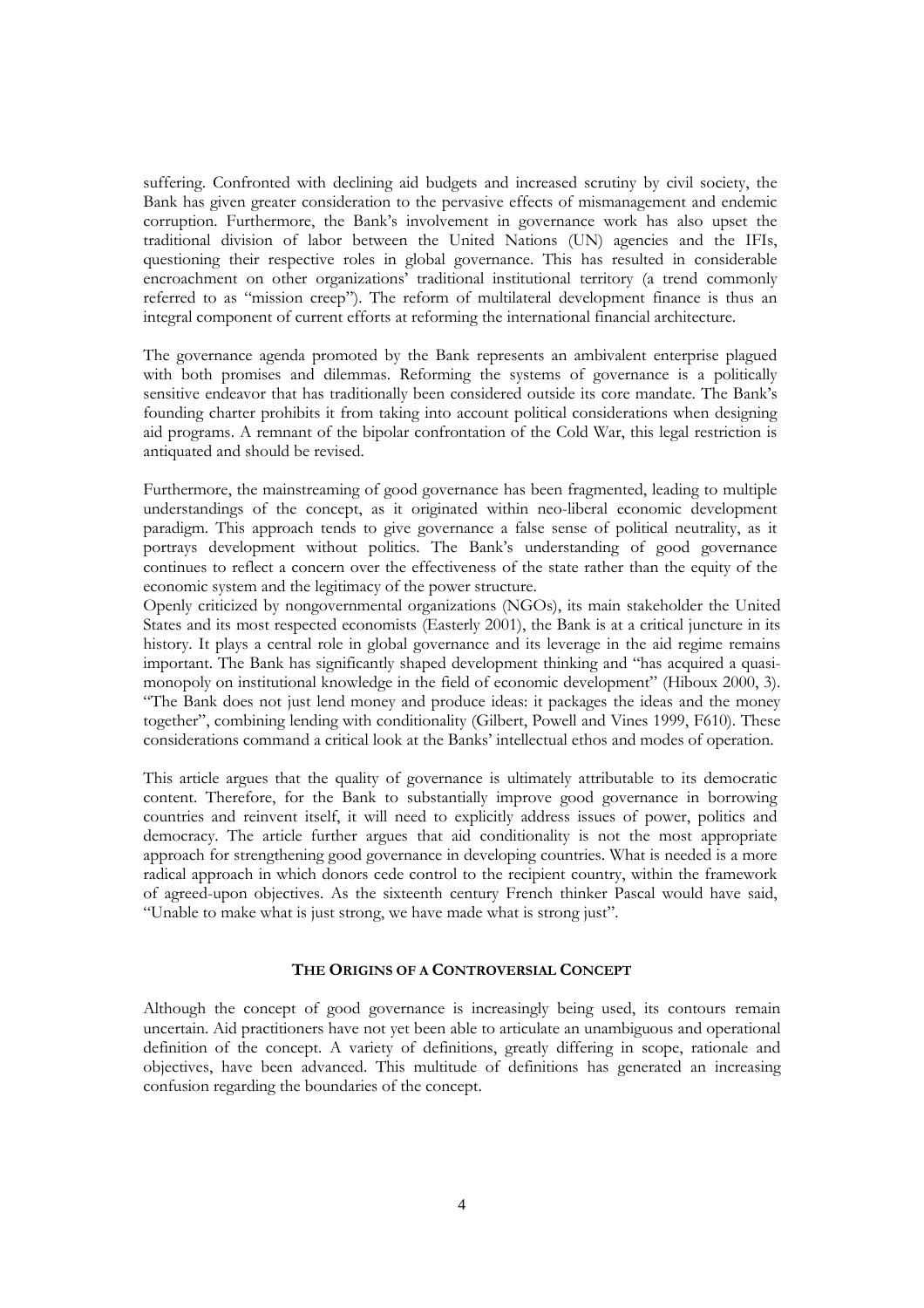## **An Innovative Concept**

The notion of good governance is relatively new. It surfaced in 1989 in the World Bank's report on Sub-Saharan Africa, which characterized the crisis in the region as a "crisis of governance" (World Bank 1989). It then represented an important departure from previous policy, prompted in large part by the experience in Africa. The main thrust behind its introduction in the Bank's corporate policies resides in the continuing lack of effectiveness of aid, the feeble commitment to reform of recipient governments and the persistence of endemic corruption in developing countries. In addressing governance, the Bank calls into question the ability, capacity and willingness of political authorities to govern effectively in the common interest. There is heightened awareness that the *quality* of a country's governance system is a key determinant of the ability to pursue sustainable economic and social development.

According to the Bank's own definition, governance encompasses the form of political regime; the process by which authority is exercised in the management of a country's economic and social resources for development; and the capacity of governments to design, formulate and implement policies and discharge functions (World Bank 1991 1992 1994; World Bank 2000a). However, while recognizing the importance of the political dimensions of governance, the Bank interprets the concept restrictively, arguing that the first aspect – whether a government is democratic or not - falls outside its mandate. As a result, it focuses on the economic dimensions of good governance, which has been equated with 'sound development management'.1 Consequently, the main thrust of governance-related activities has been public sector management, financial management, the modernization of public administration, and the privatization of state-owned enterprises.

However, the shift from the notion of governance to *good* governance introduces a normative dimension addressing the quality of governance. A good governance system puts further requirements on the process of decision-making and public policy formulation. It extends beyond the capacity of public sector to the rules that create a legitimate, effective and efficient framework for the conduct of public policy. It implies managing public affairs in a transparent, accountable, participatory and equitable manner. It entails effective participation in public policy-making, the prevalence of the rule of law and an independent judiciary, institutional checks and balances through horizontal and vertical separation of powers, and effective oversight agencies. Researchers at the World Bank Institute have distinguished six main dimensions of good governance:

- ! Voice and accountability, which includes civil liberties and political stability;
- ! Government effectiveness, which includes the quality of policy making and public service delivery;
- The lack of regulatory burden;
- The rule of law, which includes protection of property rights; and
- Independence of the judiciary; and control of corruption.

(Kaufmann, Kraay and Zoido-Lobaton 1999)

There are understandable justifications for such a restraint. The pressure by donor governments to address endemic corruption, bureaucratic ineptness and economic mismanagement had to be accommodated by the Bank. Framing governance as a technical question has permitted the Bank to justify its involvement in governance issues while remaining within the boundaries of its mandate. Conceptualizing governance in functional terms has enabled the Bank to address governance failures in developing countries and smooth resistance from its varied constituency.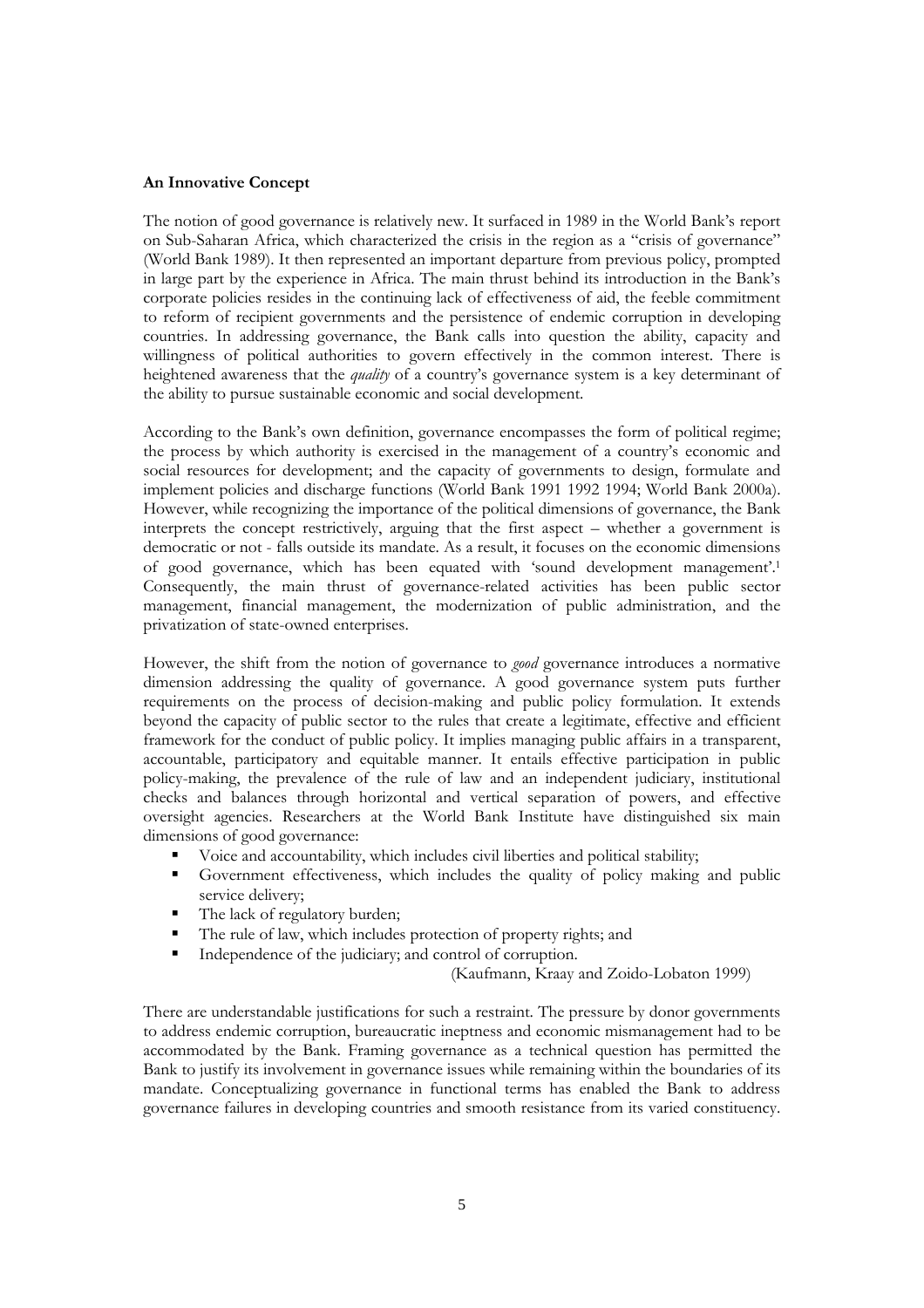Nevertheless, this compromise has been fragile and constantly questioned in the course of the 1990s, either as inadequate or unacceptable.

## **The Limits of the Technocratic Consensus**

There are limits to what Morten Bøås (2001) calls the 'technocratic consensus'. "Governance is a difficult concept for the multilateral development banks that do not want to be seen as political and have since their establishment advocated a doctrine of political neutrality. They have embraced the functionalist logic that technical and economic questions can be separated from politics" (Bøås 2001, 2). The functionalist approach gives the illusion that technical solutions can solve political problems: "Politics is treated as a negative input into policy decision-making" (Grindle 2001, 370), as the politics of self-interest and rent-seeking negatively distort policy choice. This approach echoes the consensus on rational choice theory according to which policy is created in a fairly orderly sequence of stages. However, this model fails to capture "The essence of policy making in political communities: the struggle over ideas" (Stone 1989, 7) and the process framing public policy-making. It circumvents politics by negating it.

For economists who dominate the Bank's ethos, policy is essentially a sphere of rational analysis, whereas politics is the sphere of irrationality. Their approach to governance is thus aimed at extricating policy from politics, assuming that analysis and politics can be separated in the process of public policy-making. This continues to guide the Bank's approach to governance reform. Political contexts offer both constraints and opportunities for change. Indeed, the shortcomings of the market-oriented economic reforms of the late 1980s and 1990s reside in their insufficient consideration of the political economy of policy reform.

Despite its legal limitations, the Bank struggles to separate the economic and political aspects of good governance. This tension surfaced as early as 1991 when the Bank recognized that the reasons for underdevelopment and misgovernment are "sometimes attributable to weak institutions, lack of an adequate legal framework, damaging discretionary interventions, uncertain and variable policy frameworks and a closed decision-making process which increases risks of corruption and waste" (World Bank 1991, i). These concerns do not refer only to the soundness of economic management but also to the overall quality of the political system and ultimately to the nature of the political regime. A similar tension between the economic and political dimensions of good governance can be found in the International Monetary Fund (IMF 1997; James 1998).

As Moises Naím (1994, 4) asserts, the IFIs "have to reconcile their political character with their technical vocation". The inherent tension between the economic and political dimensions of good governance appears the most contentious conceptual issue. While democracy tends to refer to the *legitimacy* of government, good governance refers to the *effectiveness* of government. Consequently, one could in theory be strengthened and promoted independently from the other, as both have value in their own right. Nevertheless, as the legitimacy and effectiveness of government are not always congruent in reality, the relationship between democracy and good governance is laden with controversies. There are still no clear or settled ideas about how effective governance and democratic consolidation should be suitably defined, let alone how they could be supported from abroad. Good governance, although theoretically distinct from democracy, often substantially overlaps with it in practice. Incorporating the promotion of democracy and the strengthening of good governance in aid policies is a permanent challenge and aid agencies have difficulty in advancing these intertwined agendas.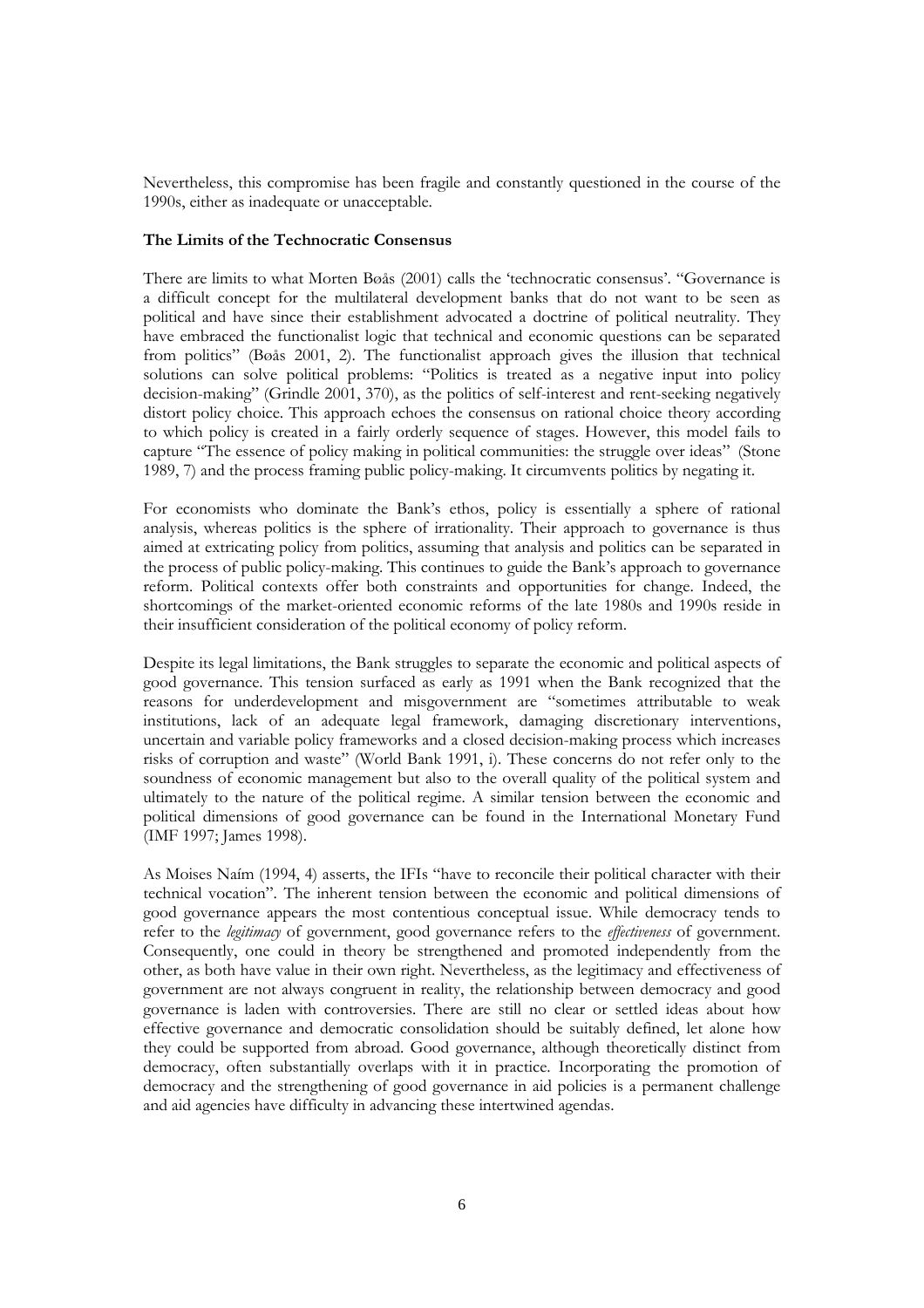## **GOVERNANCE AND ECONOMIC DEVELOPMENT**

Recent research on the political economy of policy reform suggests that the influence of the political context on economic performance is paramount. If political systems can be held responsible for slow economic development, it is because of fundamental weaknesses in governance institutions. Institutional economics maintains that economic reform and poverty reduction strategies will not succeed without effective democratic institutions. David Dollar and Jacob Svensson (1998) found several political and institutional features associated with successful reform programs. They suggest that the success of adjustment loans can largely be predicted by a country's underlying institutional and political features, including whether the government was democratically elected and how long it has been in power, with post-conflict and transition countries being specific cases. In general, newly elected governments have a higher rate of success with reform than authoritarian governments in power for a long time. The election of a new government opens a window of opportunity enabling it to launch audacious reforms.

Well-institutionalized democracies are more likely to produce, over the long run, effective, efficient and sustainable economic and social policies, because they provide effective and stable institutional and procedural mechanisms to represent interests, arbitrate disputes, provide checks and balances, and negotiate change. According to Dani Rodrik (2000), political institutions matter for economic development because of the propensity of democracies to moderate social conflict and induce compromise. Jonathan Isham Daniel Kaufman, and Lant Pritchett (1997) find that effective citizen voice and public accountability often leads to greater efficacy in government action and a more efficient allocation of resources. More fundamentally, open governance systems are more likely to generate responsible and responsive government and thus adopt pro-poor public policies. Daniel Kaufmann, Aart Kraay and Pablo Zoido-Lobaton (1999) show that these various aspects of good governance are significantly associated with income levels in the expected manner. *Effective* democratic institutions, rather then their mere formal existence, are thus key.

The quality of democratic institutions determines the ability of governments to respond to financial crises. Examining the response of Southeast Asian countries to the 1997 financial crisis, Dani Rodrik (1999, 28) argues that "Adjustment to shocks will tend to be worse in countries with deep latent social conflicts and with poor institutions of conflict management". Indeed, democratic institutions provide mechanisms of regulation to ease out economic crises and respond to them more effectively. Elections provide a mechanism for rebuilding the legitimacy and authority of government, and consequently the credibility of the economic reforms needed to address the financial crisis.

The comparison between South Korea and Indonesia in 1997-1999 is particularly striking. As Stephan Haggard argues, political factors are crucial to understanding the East Asian crisis and the different ways in which democracies and authoritarian regimes responded to it. Unlike Indonesia under the authoritarian rule of President Suharto, South Korea was able to use the elections of December 1997 to restore confidence in government and lend credibility to structural reforms. The events of late 1997 exposed the structural weaknesses of authoritarian rule in Indonesia, ultimately leading to the breakdown of the regime and collapse of the country. In South Korea, a new reform-oriented government came into office and Kim Dae Jung was able to initiate important policy reforms and initiate recovery.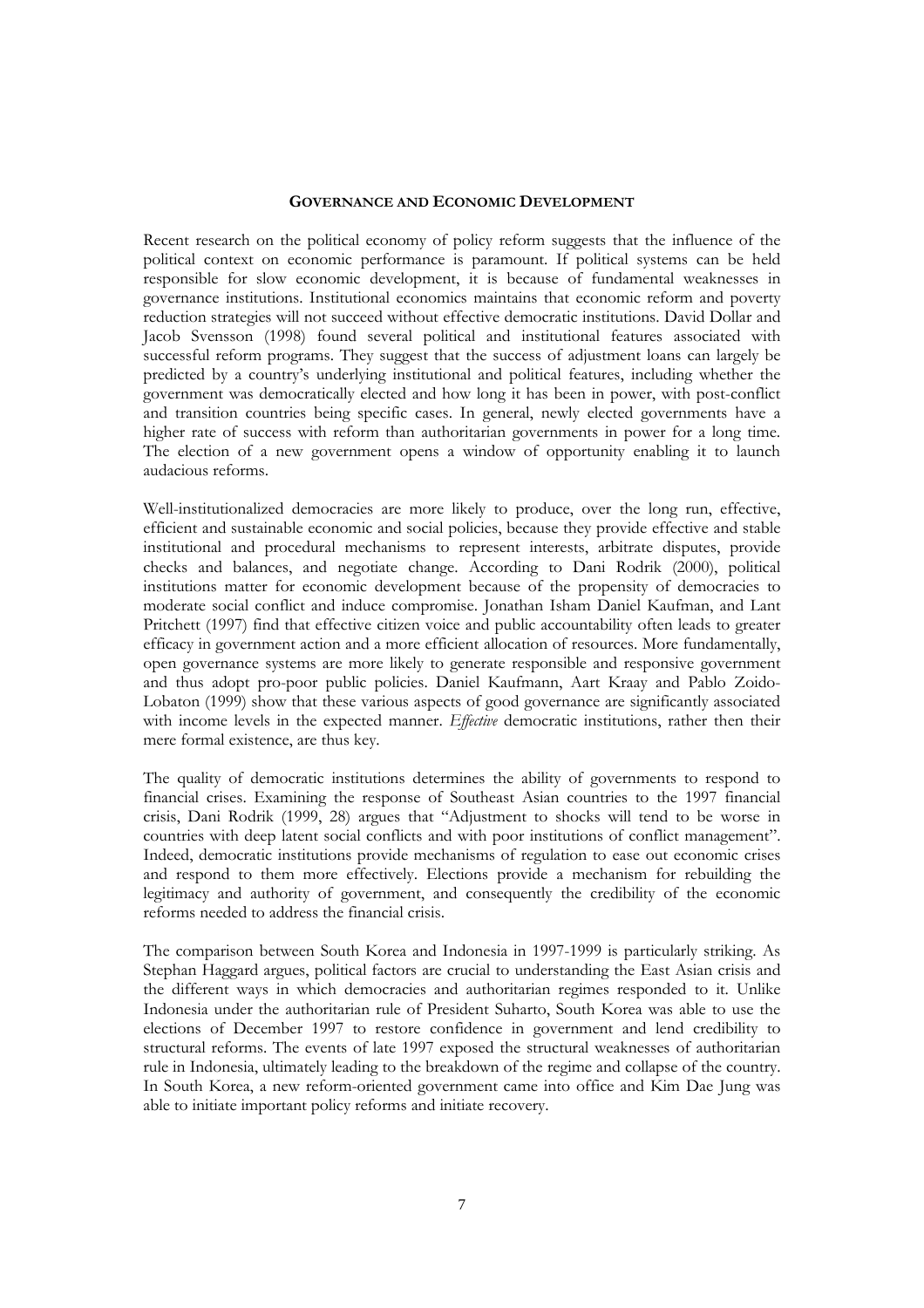The quality of democratic institutions is also believed to affect the effectiveness of aid by providing accountability mechanisms in the management of external resources. In a recent study, Svensson (1999, 275) finds that "in the long-run growth impact of aid is conditional on the degree of political and civil liberties in the recipient country. Aid has a positive impact on growth in countries with institutionalized and well functioning checks on governmental power."

## **CONDITIONALITY AND AID EFFECTIVENESS**

## **The Failure of Conditionality**

The Bank's use of traditional approaches to strengthen good governance in developing countries is misguided. The introduction of governance concerns in aid policies resulted from the failure of past strategies to promote specific policies and induce policy changes in developing countries. In particular, the notion and practice of conditionality have spawned an intense controversy. Defined as "a mutual arrangement by which a government takes, or promises to take, certain policy actions, in support of which an international financial institution or other agency will provide specified amounts of financial assistance" (Killick 1998, 6), aid conditionality represents an attempt by donors to use aid as an incentive for reforming the policies and institutions of developing countries.2

The Bank's policy-based lending and structural adjustment programs include a wide array of policy and structural conditions. Aid without some sort of conditionality is unthinkable and politically impossible, as donor governments must account for the use of their taxpayers' money. Nevertheless, while the principle of conditionality has some legitimizing arguments, it is open to criticism as to the way it is applied and its ultimate effectiveness in achieving its intended objectives. Reviewing the experience in Southeast Asia and Latin America with structural adjustment lending, Killick (1998) demonstrates the inability of conditionality to act as a credible mechanism to induce policy reform.

The failure of conditionality to attain its desired objectives and bring about sustained policy reforms is widely recognized. Catherine Gwin and Joan Nelson (1997) argue "aid is only effective in promoting growth in a good policy environment, and on the whole, it has not succeeded in leveraging good policies." Killick dismisses the belief that aid tied to conditionality can buy better policies, at least in a sustainable way, and anchor sound governance institutions. The failings of conditionality reside in its inability "to create an incentive system sufficient to induce recipient governments to implement policy reforms they otherwise would not undertake, or would undertake more gradually" (Killick 1998, 163). In the general case, conditionality is not a credible commitment mechanism.

Conditionality cannot substitute or circumvent domestic ownership of and commitment to reform. Evaluating aid conditionality in the African context, Paul Collier, Director of Research at the World Bank, asserts that "The IFIs have radically overestimated their own power in attempting to induce reform in very poor policy environments. They have, in effect, ignored domestic politics" (1999, 325-326). Furthermore, the fungibility argument questions the extent to which policy-based lending can contribute to its intended objectives. Aid is said to be fungible because the marginal increase in public expenditure in response to an aid inflow is not the expenditure toward which the aid was targeted. Aid tends to free-up resources (World Bank 1998). As a result, it becomes critical to assess and influence the quality overall government spending, rather than focus on sectorial spending. The Bank now regularly conducts Public Expenditure Reviews (PER).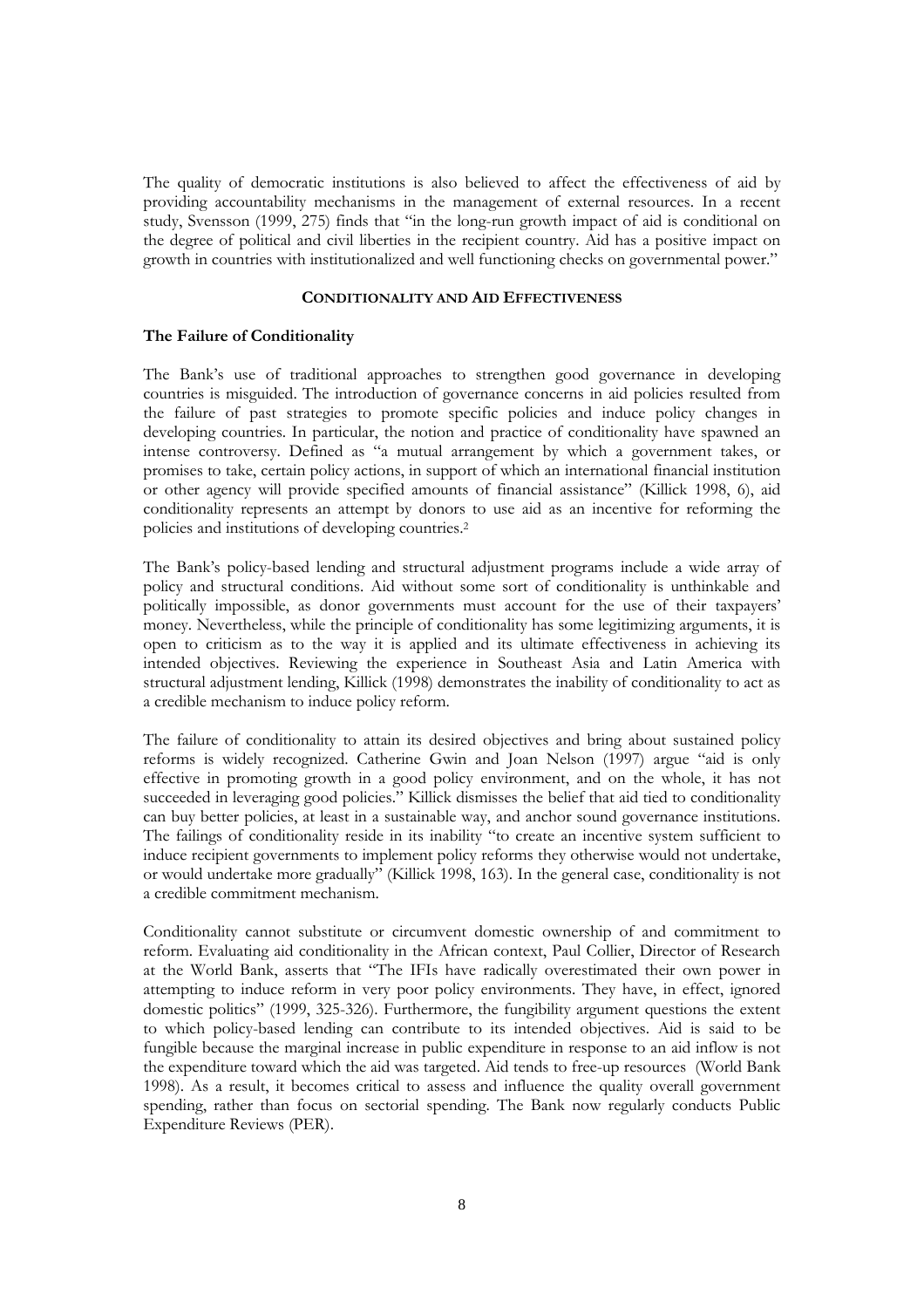Overall, aid agencies have had limited influence on the decisions to embark on economic reforms and their successful implementation. Indeed, a study by Paul Mosley, Jane Harrigan and John Toye (1991) finds no clear association between the intensity of conditionality and success in implementation of promised reforms. In order to alleviate the 'credibility problem', Collier (1999) argues the IFIs must radically redesign their lending policies, revisit their traditional assumptions and adopt a more selective approach rewarding good behavior and performance.

Conditionality has had perverse effects. It undermines the domestic democratic processes by supplanting public policy-making. Collier warns against the abuse of conditionality: "The extension of the practice of conditionality from the occasional circumstances of crisis management to the continuous process of general economic policy-making has implied a transfer of sovereignty which is not only unprecedented but is often dysfunctional" (1999, 319).

## **The Centrality of Ownership**

Using conditionality to induce governance reform results in a fundamental paradox. It tends to make improvements in governance *both* a condition and a goal of development aid. Since these dual objectives can hardly be met in practice, the tension becomes a contradiction in operational terms. Furthermore, governance-related conditionality is confronted with the traditional dilemma of external assistance: loans or grants will not yield the desired results unless the recipients are credibly committed to reform. External support to policy change has all too often failed to offset a lack of local commitment and ownership of reform. The use of financial leverage is not a substitute for weak domestic institutions or feeble political will. Some Bank researchers suggest that aid dependence can even undermine the quality of governance. For instance, Stephen Knack (2000) finds that over the period 1982-95, aid has been associated with an increase in corruption, deterioration in the quality of the bureaucracy and a weakening of the rule of law. Without going to such extremes, it appears clear that aid policies are in dire need of reform.

Ownership of and commitment to economic and political reform have progressively been identified as major determinants of aid effectiveness. Miles Kahler (1992) shows a positive association between government commitment to reform and program implementation: in nine out of 16 programs with high implementation levels strong prior government commitment to reform was strong; in eight of 11 poorly executed programs government commitment was low. Broadly, external agencies were less important than domestic political forces in determining the timing and scope of adjustment decisions. Conditionality tends to undermine countries' ownership of the reforms and delay its implementation. However, while it is now widely recognized that ownership does matter for development and aid effectiveness, fostering a sense of partnership remains an elusive quest.

## **Towards Greater Selectivity**

It is now believed that the effect of aid on growth tends to increase with the quality of policy. As a consequence, aid would be more effective if it were either more systematically targeted to poor countries with sound economic reform programs or used to promote good policies. The influential research by World Bank economists Craig Burnside and David Dollar (1997, 1998) on the impact of aid, policy and growth shows that aid has been highly successful in reducing poverty and promoting growth in countries with sound economic management and robust government institutions. These authors found no evidence that the amount of aid systematically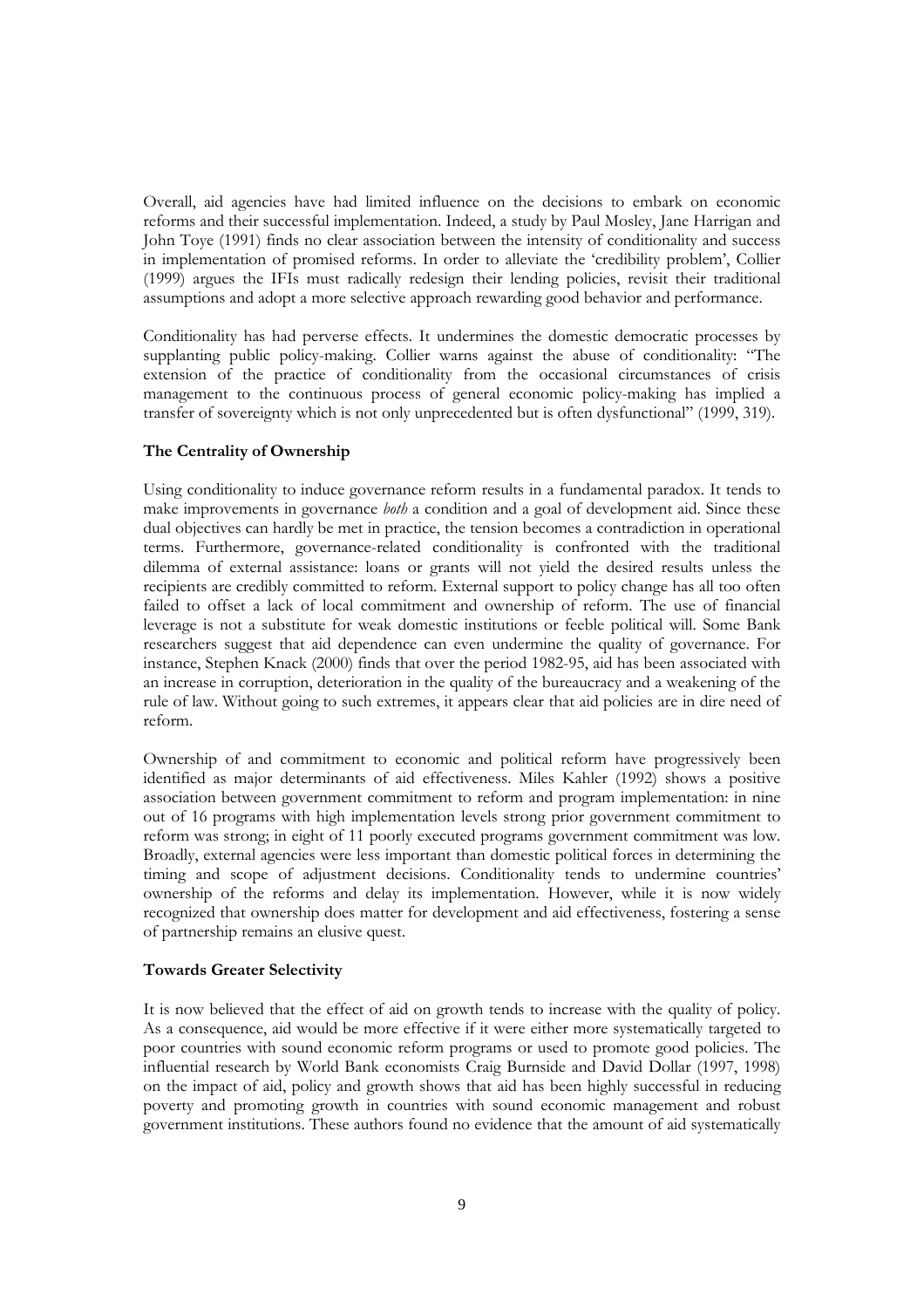affected policy. This finding is substantiated by a recent on Sub Saharan African countries (Devarajan, Dollar, and Holgren 2001), which shows that aid cannot buy reform and that the conditionality attached to adjustment loans did not successfully induce policy change. However, when reforms have been initiated, foreign assistance helped accompany reform and assuaged social costs of adjustment. For example, in Ghana, balance of payment support provided the government with the breathing space it required to contain domestic opposition to marketbased reforms.

Furthermore, the pervasive effects of corruption on economic management and aid effectiveness have been a major source of concern for the Bank since the early 1990s, as foreign finance tends to become a source of rents. "Aid allocation needs to take corruption into account because, even if aid cannot significantly reduce corruption, corruption can significantly impair aid effectiveness" (Collier and Dollar 2001, 21).

The Bank's 1998 report *Assessing Aid: What Works, What Doesn't and Why* recommends a more systematic targeting of aid to poor countries with sound policies and effective institutions. The objective of this system is to increase the effectiveness of aid by concentrating it in those countries showing genuine commitment to improving governance. This strategy creates a performance-based allocation system which links the allocation of aid to the government's performance at promoting sustainable development and reducing poverty. It encourages the aid community to link aid to performance and not to promises.

As a result, aid is increasingly becoming determined not only by the objective needs of the recipient country but also by its performance in implementing reforms. As Anne Krueger, former Bank Vice President and current Deputy Managing Director of the IMF, points out: "For the World Bank, it will need to differentiate carefully between countries where reforms are serious and stand a reasonable prospect of success and those in which window dressing is used as a means of seeking additional funding" (Krueger 1998, 31).

The Bank has amended its operational guidelines to give good governance greater importance in adjustment and investment lending operations (Santiso 2000). The Bank's Country Assistance Strategies (CAS) and the World Bank/IMF Poverty Reduction Strategy Papers (PRSP) now integrate considerations over the quality of governance and since 1999 the Bank has been conducting Institutional and Governance Reviews (IGR). Similarly, the  $12<sup>th</sup>$  replenishment of the International Development Association (IDA) resources has introduced a performancebased allocation system. IDA, which provides highly concessional resources to low-income countries to address poverty, amended its guidelines to better assess governance reform in recipient countries. Aid allocations now take into account the efforts made to improve governance The Highly Indebted Poor Country Initiative (HIPC) of the World Bank and the IMF, which is aimed at relieving the debt burden of least developed countries, links debt relief to policy reform.

Donor governments have been instrumental in advocating greater selectivity. Regime features are increasingly used as criteria for selecting the main recipients of aid as well as the scope and amount of the assistance provided through bilateral aid. Donors have significantly influenced Bank lending, in particular its IDA component which greatly depends on grants from donor governments.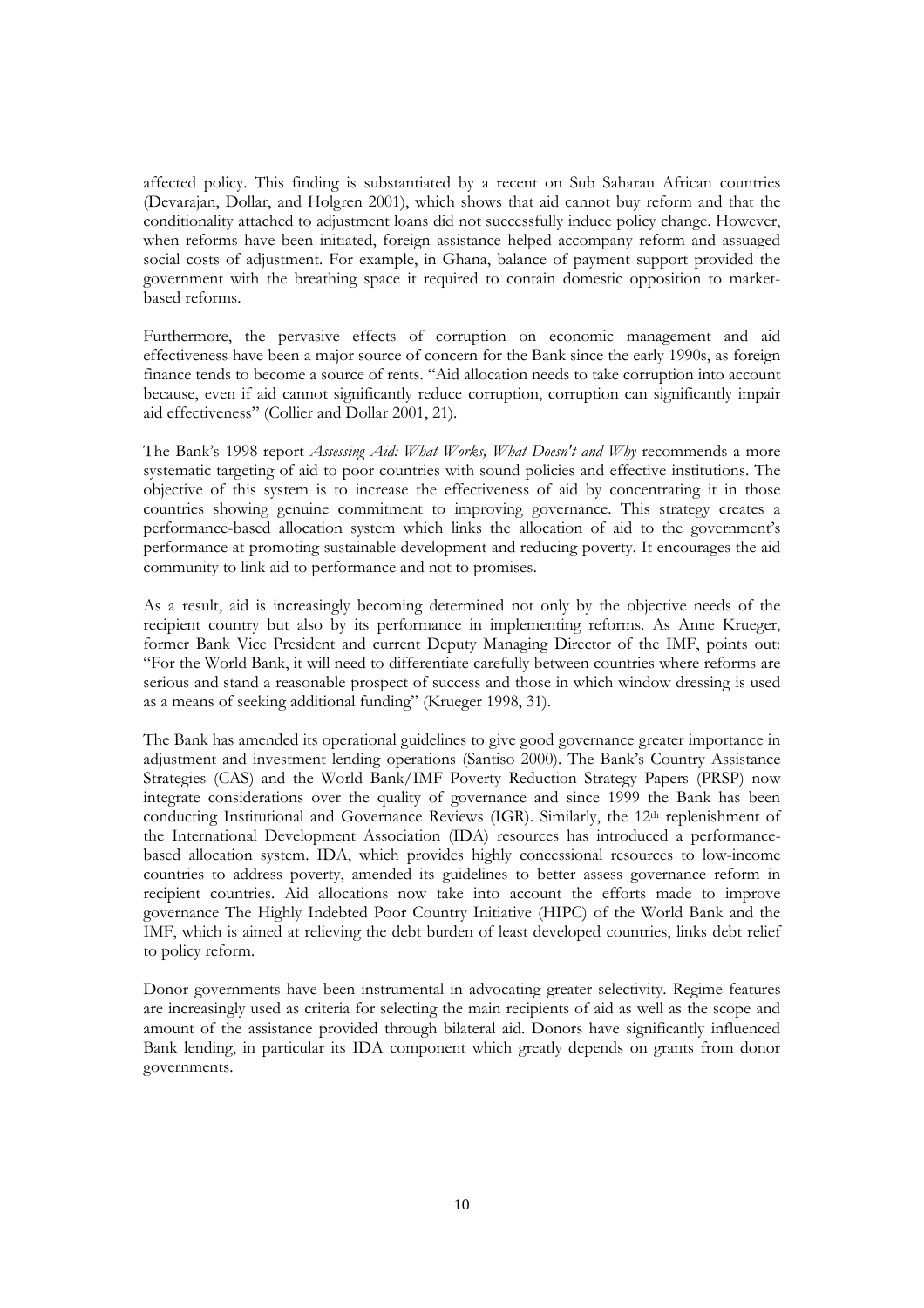## **The Pitfalls of Selectivity**

The practice of selectivity has often contradicted the evidence, suggesting that political considerations remain important in determining aid flows, especially for large donors and multilateral institutions. Research on aid policy has found that there is no direct relationship between development aid flows and policy reform (Burnside and Dollar, 1997) and in general, donors have not effectively tailored their assistance to the specific country and phase of the reform process (Devarajan, Dollar and Holgren, 2001). Better policies and improving performance all too often leads to decreasing levels of development aid (Collier and Dollar, 1998), sending the wrong signal. These researchers argue good performance should not become a pretext for a reduction of development aid.

Aid selectivity has been criticized on a number of grounds. First, despite these research findings, the use of conditionality has expanded in scope and depth in the course of the 1990s. As the IMF itself recognizes, the share of programs with structural conditions and the average number of conditions per program have increased significantly during the past decade: from 1989 to 1999, share of programs with structural conditions has increased from 60% to 100% and the average number of structural conditions per program has increased from 3 to 12. Figures 1 and 2 summarize the burden of conditionality.



*Source:* IMF 2001a, 25



*Source*: IMF 2001b, 10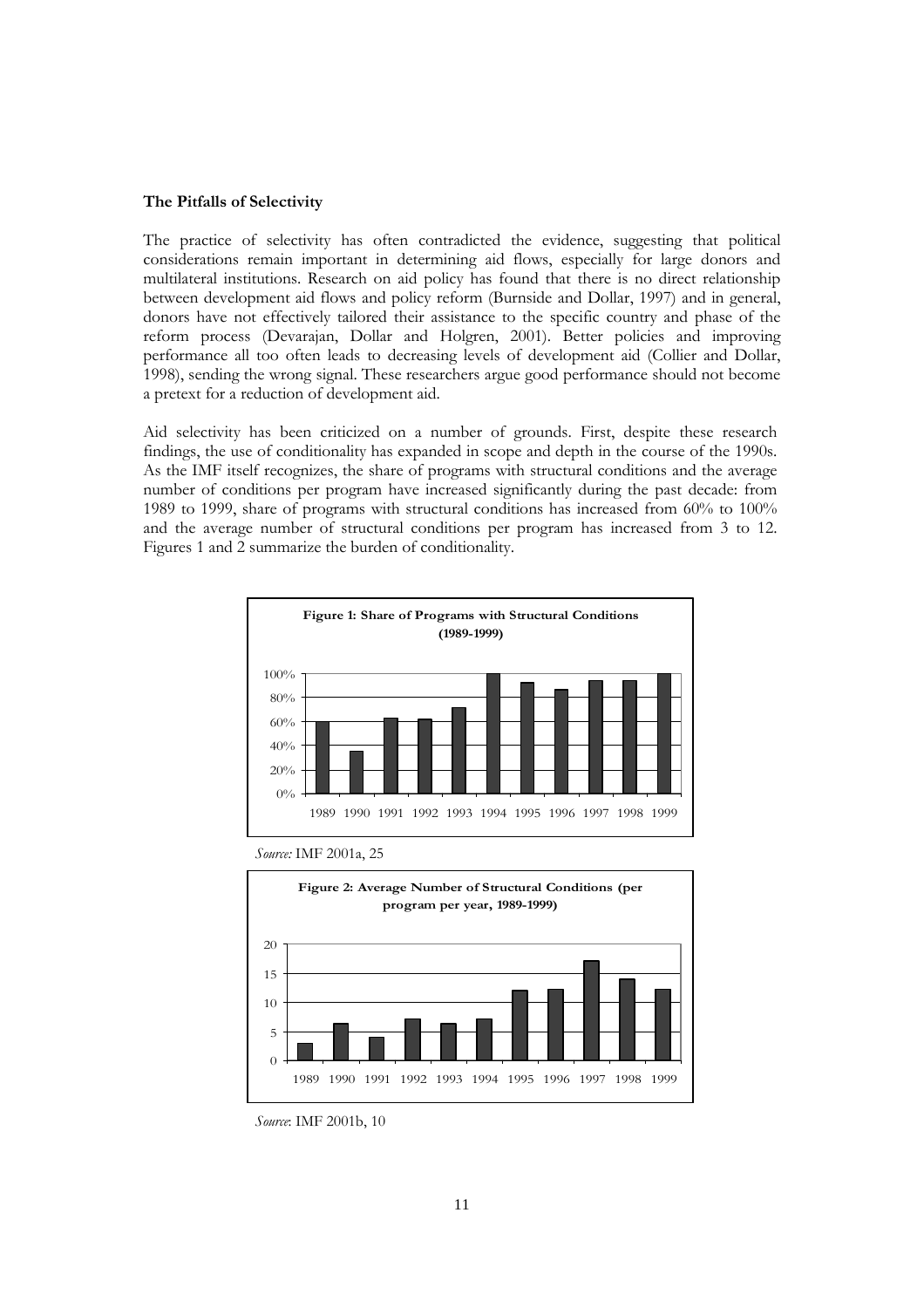Most governance-related conditionalities are related transparency and accountability issues in the fiscal sector (IMF, 2001c). However, quantitative measures of conditionality are rendered difficult by the plasticity of the concept. Using a broader definition of conditionality, Kapur and Webb (2000, 4) note that, "even if conditionality is interpreted narrowly, its burden on borrowers has grown significantly. The average number of criteria for a sample of 25 countries having a program with the IMF in 1999, with programs initiated between 1997 and 1999, is 26. This compares to about six in the 1970s and ten in the 1980s". For example, according to Kapur and Webb's data, the IMF program with Indonesia of 1997 contained 81 conditions, of which 48 were governance related. In 1999, Kyrgystan's program had 130 conditions, 97 of which were governance-related, while in Senegal's program, these figures were 165 and 99 respectively.

As Table 1 and 2 show, governance-related conditionalities represent the bulk of the conditions imposed by the IFIs. The question then becomes whether poor countries have the capacity to manage simultaneously a wide variety of reforms, some of which with dubious urgency. As a result, upon assuming office in 2000, the IMF's Managing Director, Hans Köhler, has launched an effort at streamlining and focusing structural conditionality (IMF 2000).

|                                 |                                        | <b>Conditionality Strictly Defined</b>             |                                                 | <b>Conditionality Loosely Defined</b>  |                                                    |                                                 |  |
|---------------------------------|----------------------------------------|----------------------------------------------------|-------------------------------------------------|----------------------------------------|----------------------------------------------------|-------------------------------------------------|--|
|                                 | Total<br>conditionalities<br>(average) | Of which<br>governance-related<br>conditionalities | As a percentage<br>of total<br>conditionalities | Total<br>conditionalities<br>(average) | Of which<br>governance-related<br>conditionalities | As a percentage<br>of total<br>conditionalities |  |
| Africa                          | 23                                     | 9                                                  | 39%                                             | 114                                    | 82                                                 | 72%                                             |  |
| Asia                            | 17                                     | 4                                                  | 24%                                             | 84                                     | 49                                                 | 58%                                             |  |
| Central Asia and<br>East Europe | 36                                     | 24                                                 | 67%                                             | 93                                     | 55                                                 | 59%                                             |  |
| Latin America                   | 33                                     | 13                                                 | 39%                                             | 78                                     | 41                                                 | 53%                                             |  |

#### **Table 1: The Burden of Conditionality**

*Source:* Kapur and Webb 2000, 7.

Data based on IMF *Letters of Intent* and *Policy Framework Papers* (PFPs) between 1997-1999 for the sample of 25 countries that had a programme with the IMF in 1999: Africa: Cameroon, Djibouti, Gambia, Ghana, Guinea, Madagascar, Mali Mozambique, Rwanda, Senegal, Uganda, Tanzania, Zambia; Asia: Cambodia, Indonesia, Republic of Korea, Thailand; Central Asia and East Europe: Kazakhstan, Kyrgyzstan, Latvia, Roimania; Latin America: Bolivia, Brazil, Nicaragua.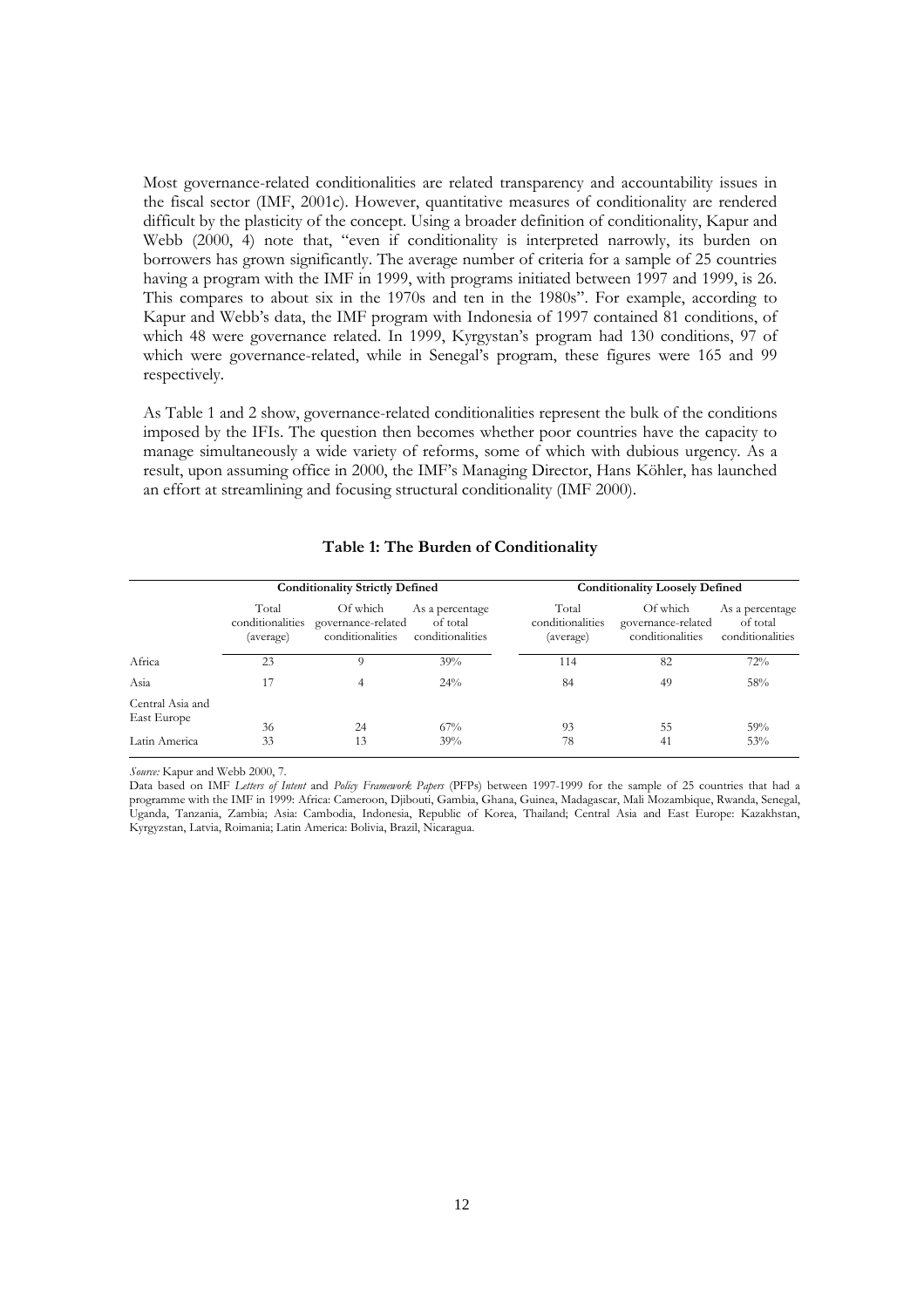|                     |                                | <b>Conditionality Strictly Defined</b>              |                |                  | <b>Conditionality Narrowly Defined</b> |                                            |                  |
|---------------------|--------------------------------|-----------------------------------------------------|----------------|------------------|----------------------------------------|--------------------------------------------|------------------|
| Region<br>Countries |                                | Governance-<br>related<br>Total<br>conditionalities |                | In<br>percentage | Total                                  | Governance-<br>related<br>conditionalities | In<br>percentage |
| Africa              |                                |                                                     |                |                  |                                        |                                            |                  |
|                     | Mali                           | 26                                                  | 13             | 50%              | 105                                    | 67                                         | 64%              |
|                     | Mozambique                     | 22                                                  | 12             | 55%              | 74                                     | 58                                         | 78%              |
|                     | Senegal                        | 27                                                  | 9              | 33%              | 165                                    | 99                                         | 60%              |
|                     | Zambia                         | 18                                                  | 6              | 33%              | 87                                     | 59                                         | 68%              |
| Asia                |                                |                                                     |                |                  |                                        |                                            |                  |
|                     | Cambodia                       | 30                                                  | 9              | 30%              | 83                                     | 65                                         | 78%              |
|                     | Indonesia                      | 18                                                  | 8              | 44%              | 81                                     | 48                                         | 59%              |
|                     | Rep. of Korea                  | 10                                                  | $\overline{4}$ | 40%              | 114                                    | 44                                         | 39%              |
|                     | Kazakhstan                     | 27                                                  | 17             | 63%              | 114                                    | 69                                         | 61%              |
|                     | <b>East and Central Europe</b> |                                                     |                |                  |                                        |                                            |                  |
|                     | Albania                        | 43                                                  | 33             | $77\%$           | 72                                     | 47                                         | 65%              |
|                     | Latvia                         | 28                                                  | 20             | 71%              | 65                                     | 28                                         | 43%              |
|                     | Romania                        | 43                                                  | 25             | 58%              | 82                                     | 34                                         | 41%              |
| Latin America       |                                |                                                     |                |                  |                                        |                                            |                  |
|                     | Brazil                         | 38                                                  | 21             | 55%              | 89                                     | 45                                         | 51%              |
|                     | Bolivia                        | 32                                                  | 21             | 66%              | 95                                     | 44                                         | 46%              |
|                     | Nicaragua                      | 29                                                  | 18             | 62%              | 50                                     | 34                                         | 68%              |

## **Table 2: Examples of the Burden of Conditionality**

*Source:* Kapur and Webb 2000, 5-7

Data based on IMF Letters of Intent and Policy Framework papers (PFPs) between 1997 -1999

Secondly, selectivity is difficult to implement in practice, as high levels of poverty are often associated with weak governance. Reducing poverty remains the core mission of the Bank. It is extremely difficult to devise and apply consistent and even-handed criteria to measure country performance in terms of governance. In reality, there exist few countries that can be classified as either good or bad performers. Most of them lie somewhere in between. Individual country circumstances make judgmental approaches inescapable. Furthermore, why good policies come about in one country and not in another remains a mystery. Poor performance is not always voluntary but may be caused by a wide variety of factors affecting a developing country's capacity to implement reforms. This form of ex-post conditionality should not penalize least developed countries by concentrating aid exclusively on good performers, most of which are middle-income countries. The poor in poorly performing countries already have to bear the burden of inept governments and authoritarian regimes.

Thirdly, the underlying analysis and consequent policy conclusions of Bank research have not gone unchallenged. The effectiveness of aid on policy reform and on economic growth and poverty reduction are two distinct things. While aid might be ineffective in inducing and sustaining policy reform, it is effective in stimulating growth. Recent research discussed at a seminar of the OECD in January 2001 shows that there may be a positive relationship between aid and growth even in countries hampered by an unfavorable policy environment (Henrik Hansen and Finn Tarp 2000a,b). Aid can affect poverty through channels other than economic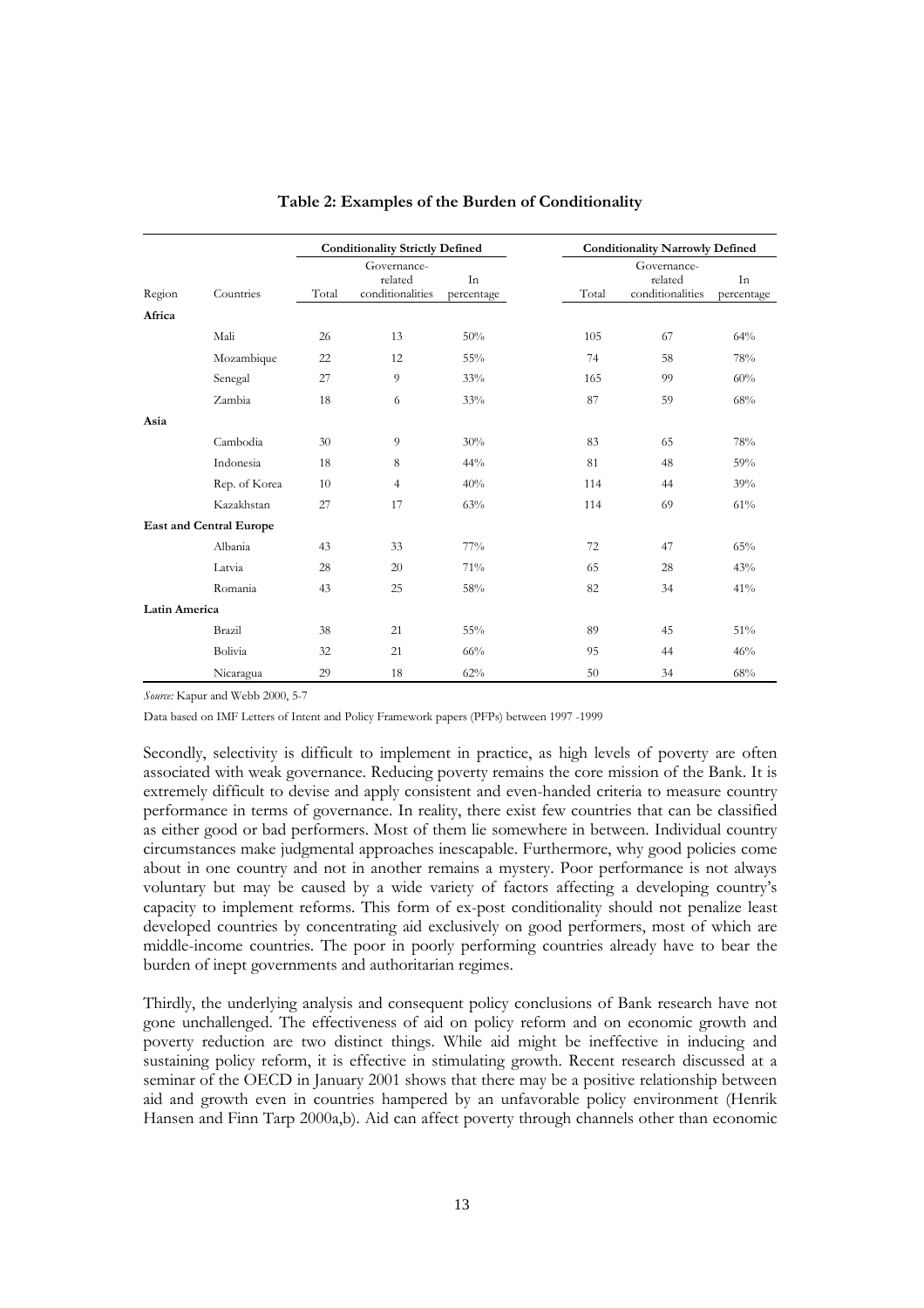growth by increasing aggregate savings and investment. "Growth is not the only route to poverty reduction, nor is growth the only benefit of aid" (Beynon 2001, 2). This research thus argues that the performance-based aid reallocation system implied in *Assessing Aid* to be an unreliable guide to policy. It suggests that the latest fad in development thinking - aid selectivity - has created a dangerous exaggeration, that aid *only* works in an environment of sound policy (Beynon, 2001).

Fourthly, there remain many contested areas of debate. "Using past performance as an indicator of future performance is especially dubious in this environment, given the existing limited understanding of the interplay between aid, macroeconomic policy and political economy variables. In sum, the unresolved issue in assessing aid effectiveness is not whether aid works, but how and whether we can make the different kinds of aid instruments at hand work better in varying country circumstances" (Hansen and Tarp 2000b, 22). Concentrating aid on 'good performing' poor countries begs the original concern that spurred the current shift in policies: how can external agencies *promote* development in poor performing countries? How to deal with poor performers and unreliable governments headed by despotic rulers that repeatedly renege on their commitments? How to deal with Afghanistan, Kenya, Zimbabwe, Nicaragua, Kyrgystan or Belarus? Aid selectivity also remains silent on how to improve policies, institutions and governance in poorly performing countries and how to support large numbers of poor people in middle-income countries such as China, India, Mexico or Brazil (Beynon, 2001). The policies of aid selectivity circumvent these questions by pushing them aside.

Furthermore, the elegance of the approach masks an important caveat, namely that aid works in a 'sound policy environment' which has largely been defined in the context of the neo-liberal economic policy model. The proxy for assessing the quality of economic policies and institutional setting is derived from the Bank's own Country Policy and Institutional Assessment (CIPA), composed of 20 components which can be grouped in four categories: macroeconomic policies, structural policies, public sector management and social inclusion.

The debate on aid effectiveness is likely to remain imbued with controversy. Pragmatic observers argue that the adoption of performance-based aid allocation policies merely constitutes an *a posteriori* justification for *de facto* cuts in aid budgets, which have reached dangerously low levels by the end of the 1990s. Nevertheless, the fact that aid works *better* in good policy environments appears undisputed (Tarp 2000).

## **BEYOND THE WASHINGTON CONSENSUS**

The recognition of the centrality of good governance introduces important innovations in the global aid regime. It compels the development community to revisit the economic orthodoxy of the 'Washington consensus' that has dominated economic development thinking since the 1980s. The Washington consensus' policy prescriptions include opening trade, fiscal restraint, prudent macroeconomic management, deregulation and privatization (Williamson 1990). They advocate significantly reducing the size and prerogatives of the state. These views informed political conditionalities imposed on developing countries, through policy-based lending.

The governance agenda challenges the conceptual foundations of this consensus in a number of ways. Its emergence has given rise to what some analysts describe as a "post-Washington consensus" (Burki and Perry 1998). One of its important dimensions is the recognition that politics matter for development. It suggests that sustaining development requires reforming not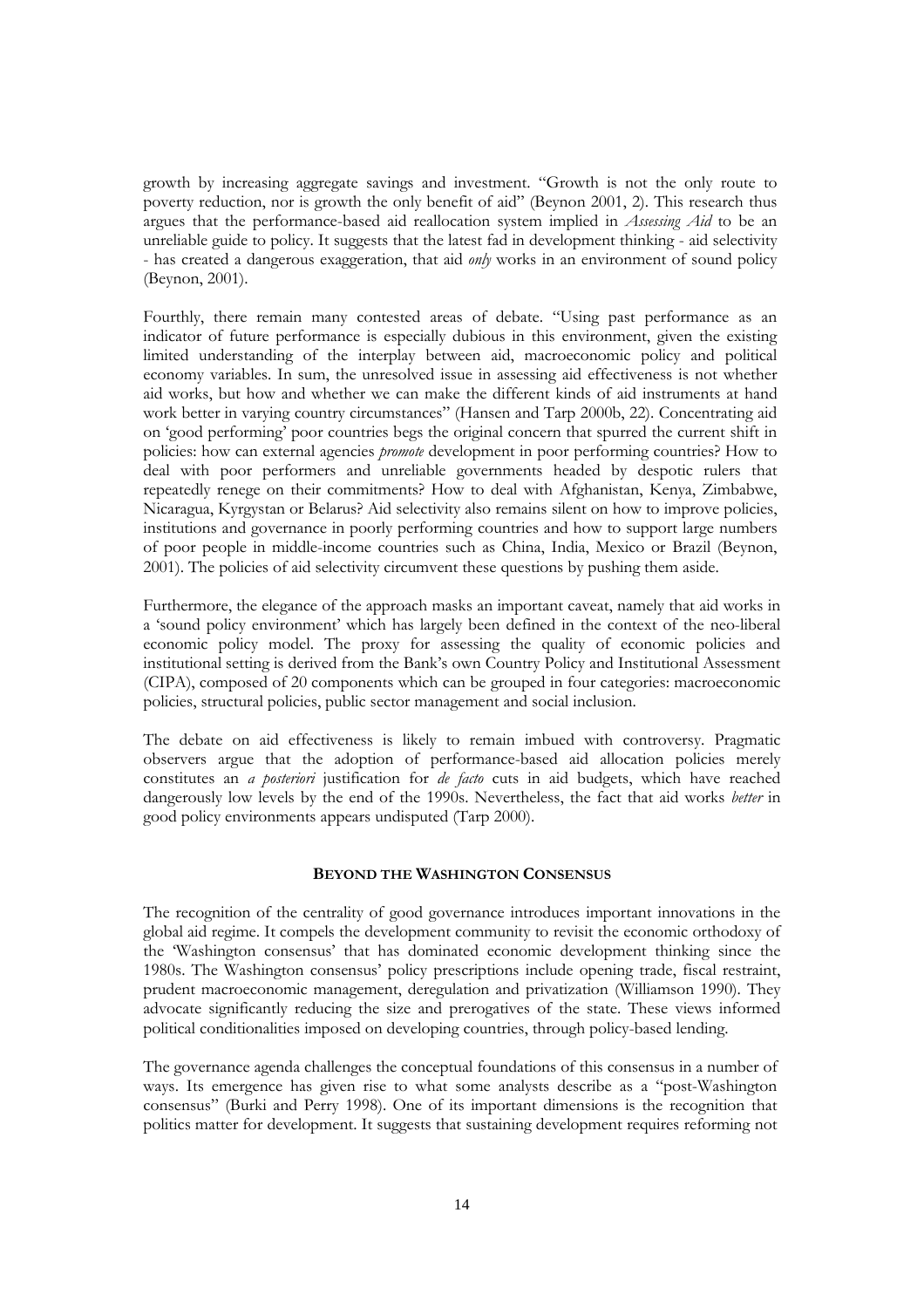only the policies but also the institutional framework in which policies are formulated. It has become apparent that effective democratic institutions are urgently needed to complement macroeconomic policy changes, provide safety nets and assuage the adverse social consequences of structural adjustment programs.

Effective reform requires building the capacity to pursue it. However, as Gerald Caiden (1994, 111) points out, "Countries most in need of state reform are least able to implement it". Developing countries must strengthen their effective capacity to govern. As a consequence, the issue of state capacity and autonomy is being revisited in the context of market reform and democratic consolidation.

There is increasing recognition that consolidating democracy beyond elections and sustaining economic reform beyond structural adjustment both require strengthening the institutions of governance, enhancing the rule of law and enhancing accountability and transparency. Because the Bank realizes getting the macro-economic fundamentals right is not enough, it is gradually reforming institutions and in some instances political systems. Between 1987 and 1998, the Bank has financed 169 civil service reform programs in 80 countries. Since the early 1990s, it has supported legal and judicial reform and decentralization around the developing world. In 1996, the fight against corruption became a priority and the Bank began supporting programs aimed at strengthening other accountability institutions such as ombudspersons and parliamentary oversight bodies (World Bank 2000b).4

## **Reforming the State**

A first dimension of the post-Washington consensus concerns the state. This view holds that changes in the institutions and modes of governance are required to sustain market reforms and to consolidate democracy *simultaneously*. A major thrust of the structural adjustment programs of the 1980s and 1990s has focused on balancing public finances and reducing the size of the bureaucracy. However, while "first generation" economic reforms aim at stabilizing and liberalizing the economy, "second generation" economic reforms seek to deepen the economy by reforming the state and strengthening governing institutions (Naím 1995). They entail improving the efficiency and effectiveness of governing institutions (in particular the judiciary and the parliament), developing sound financial markets with appropriate regulations and supervision, enhancing the legal and regulatory environments, improving the quality of the public sector and building social capital and cohesion. This stage requires structural changes within the political institutions in charge of economic policy formulation, implementation and oversight.

The *World Development Report* of 1997, which focused on the changing role of the state, marked a stepping-stone in the mainstreaming of good governance (World Bank 1997). It revealed that many of the difficulties facing developing countries stem not so much from excessive executive power but from institutionally weak states. The first requisite for both sustainable development and democracy is a state that works and the rule of law. During the 1990s, the international donor community tended to avoid the state, circumventing it by strengthening non-state actors and promoting decentralization and local governance. For good governance to be enhanced, the state must be strengthened. Experience shows shrinking the state's prerogatives and capacities may have perverse effects, causing a dramatic reduction in public service delivery and eroding the authority of government. While the state is expected to withdraw from policy interventions and become leaner, the transition usually requires both nimble and robust political institutions that can implement and enforce policy reform and a responsive bureaucracy.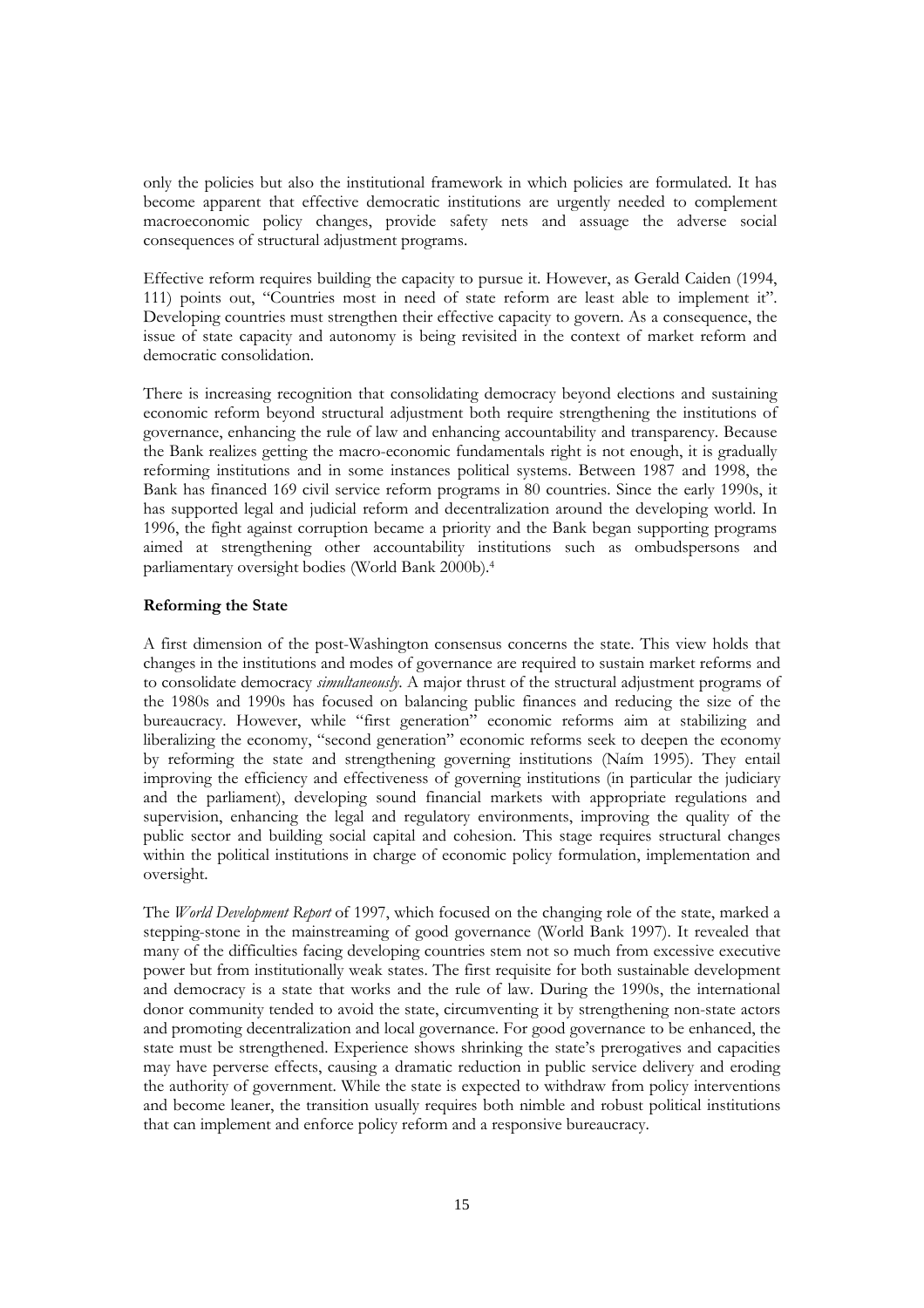The recognition of the crucial role of the state in economic management and in the regulation and supervision of financial markets has conferred acute significance to the strengthening of good governance. Markets require a legal and regulatory framework that only governments can provide - appropriate legal and financial institutions and regulations ensuring competition and contract enforcement, guaranteeing property rights, ensuring sound financial and banking regulations, establishing oversight bodies and regulatory agencies.

## **Strengthening Public Institutions**

A second dimension of the post-Washington consensus relates to the necessity to strengthen governing institutions, defined as "formal and informal rules and their enforcement mechanisms that shape the behavior of individuals and organizations in society" (Burki and Perry 1998, 11). More fundamentally, good governance entails altering the incentive structure in which people operate. The need for institutional reform has been neglected in the practice of policy reform. The Washington consensus policies often disregarded the analysis of institutions and failed to assess how state institutions can be reformed effectively to make public policies more responsive to people's needs. The post-Washington consensus focuses on improving public sector institutions and the performance of public policies. Problems of governance involve fundamental institutional weaknesses combined with inappropriate policies and un-enforced legal frameworks.

While the importance of institutions is now widely recognized, definite approaches on how to devise and implement institutional reform are sorely lacking. How do institutions emerge, develop and consolidate? How do they change? Dani Rodrik (1999) argues that the question should be "which institutions matter and how to acquire them?" Consensus on this subject remains elusive when the discussion moves from general goals to the specific means to achieve them. The lack of clear prescriptions for the successful implementation of institutional reform leads to a politically difficult agenda. Institutional reform is indeed the subject of the recent World Development Report 2002 on *Building Institutions for Markets* (World Bank 2001).

However, while the governance agenda amends the dominant neo-liberal economic policy model, it does not repudiate it. Market reform thus remains a precondition for institutional reform (Williamson 1999; Naím 2000). The IFIs tend to view sustaining economic reform and anchoring the market logic as the ultimate objective of governance and institutional reform. Indeed, almost all statements about the policy priorities of the post-Washington consensus include a strong preface clarifying that sound macroeconomic fundamentals are indispensable. Sound macroeconomic policy has thus progressively become not only an objective, but also a precondition for sustainable development. Certainly, as the reform agenda broadens, it is also becoming more complex. "The difficult paradox, is that any country that is capable of meeting such stringent requirements is already a developed country" (Naím 2000, 9).

## **BRINGING POLITICS BACK IN**

Even in the narrow economic sense, good governance puts further requirements on the process of public policy formulation and implementation. Good governance requires an efficient executive, a functioning legislature, an independent judiciary and the effective separation and balance of powers, all constituent elements of a democratic regime. Consequently, good governance is not sustainable without *effective* democratic institutions.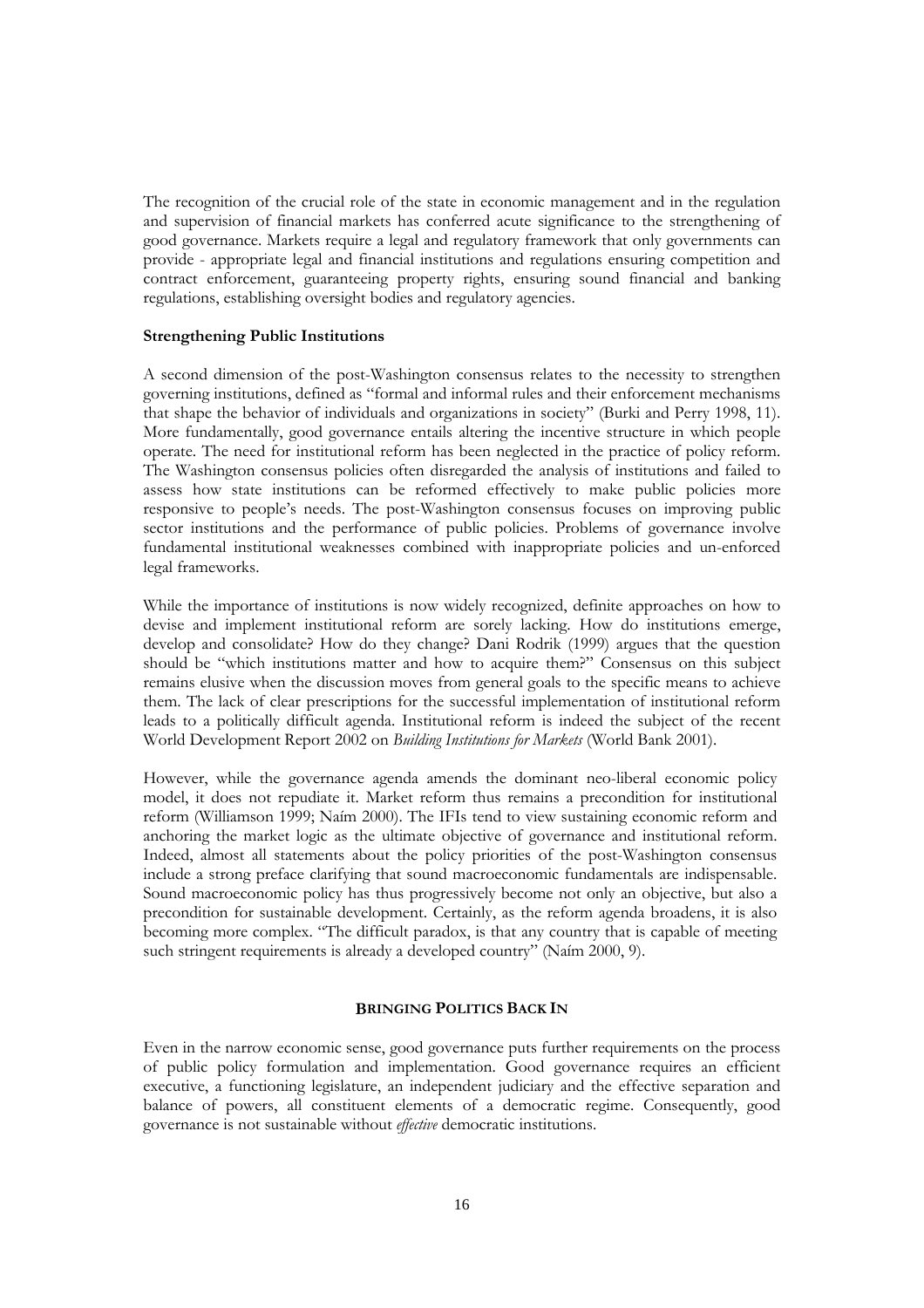## **Strengthening Accountability**

At the core of the governance agenda is the fight against corruption and the corresponding need to enhance accountability and strengthen transparency in public policy-making. Indeed, the fight against corruption, which has been formally integrated in the Bank's mandate in 1996, constitutes the core of the governance agenda that has been forcefully advocated by the President of the World Bank Group since his nomination in 1995. Agencies of restraint anchored in core state institutions such as autonomous oversight bodies and independent judiciaries are vital foundations for effective anti-corruption strategies. Although the Bank emphasizes financial accountability, strengthening accountability entails a systemic reform of the state and modes of governance (administrative, parliamentary, legislative and judicial reform). In particular, enforcing political accountability requires strengthening the mechanisms both of "vertical accountability" (between the governed and the governing through periodic and fair elections) and "horizontal accountability" (between the different branches of government, including executive-legislative relations and an independent judiciary). It entails the effective independence of state powers and the existence of institutionalized checks and balances, as found in pluralist democracies. It also requires the de-politicization of public administration and the existence of an effective opposition enabling the parliament to control the executive and enact legislation that is credible and impartial.

## **Enhancing the Rule of Law**

Rule-based, predictable legal regimes are of the utmost importance in the new market order. As a consequence, the strengthening of the rule of law constitutes a central element of the Bank's strategies to fight rampant and overt corruption. Legal and judicial reform has become a core component of the Bank's governance portfolio, which is primarily motivated by its concern with the regulation of economic activity and private sector development. It thus focuses mainly on ensuring the stability and predictability of the legal framework, focusing on private law to secure property rights and enforce contracts. However, the reliability of the rule of law is determined by the political context. A judiciary independent from executive meddling is vital to ensure that the legislative and executive remain fully accountable under the law, and to interpret and enforce the terms of the constitution.

Enhancing good governance entails ensuring the effective separation of powers. It thus requires addressing the factors underpinning the political independence of the judiciary, guaranteeing the impartial administration of justice and reducing "the opportunities for corruption by cutting back on discretionary authority" (World Bank 1997, 8).

## **Promoting Participation**

A third dimension of good governance concerns facilitating effective participation. Originally, the Bank conceptualized participation in the narrow perspective of the effectiveness of the projects it supports (Isham, Narayan and Pritchett 1995). However, the consideration of local ownership of development projects subsequently led the Bank to broaden its approach and address the central issue of the participation in public policymaking. Participation helps to build coalitions supporting policy reform while the involvement of civil society helps build social capital. Restricting participation in policymaking often weakens the legitimacy, accountability and the quality of decisions made. The Comprehensive Development Framework (CDF) introduced in the Bank's corporate policies in 1999 by Bank President, James Wolfensohn,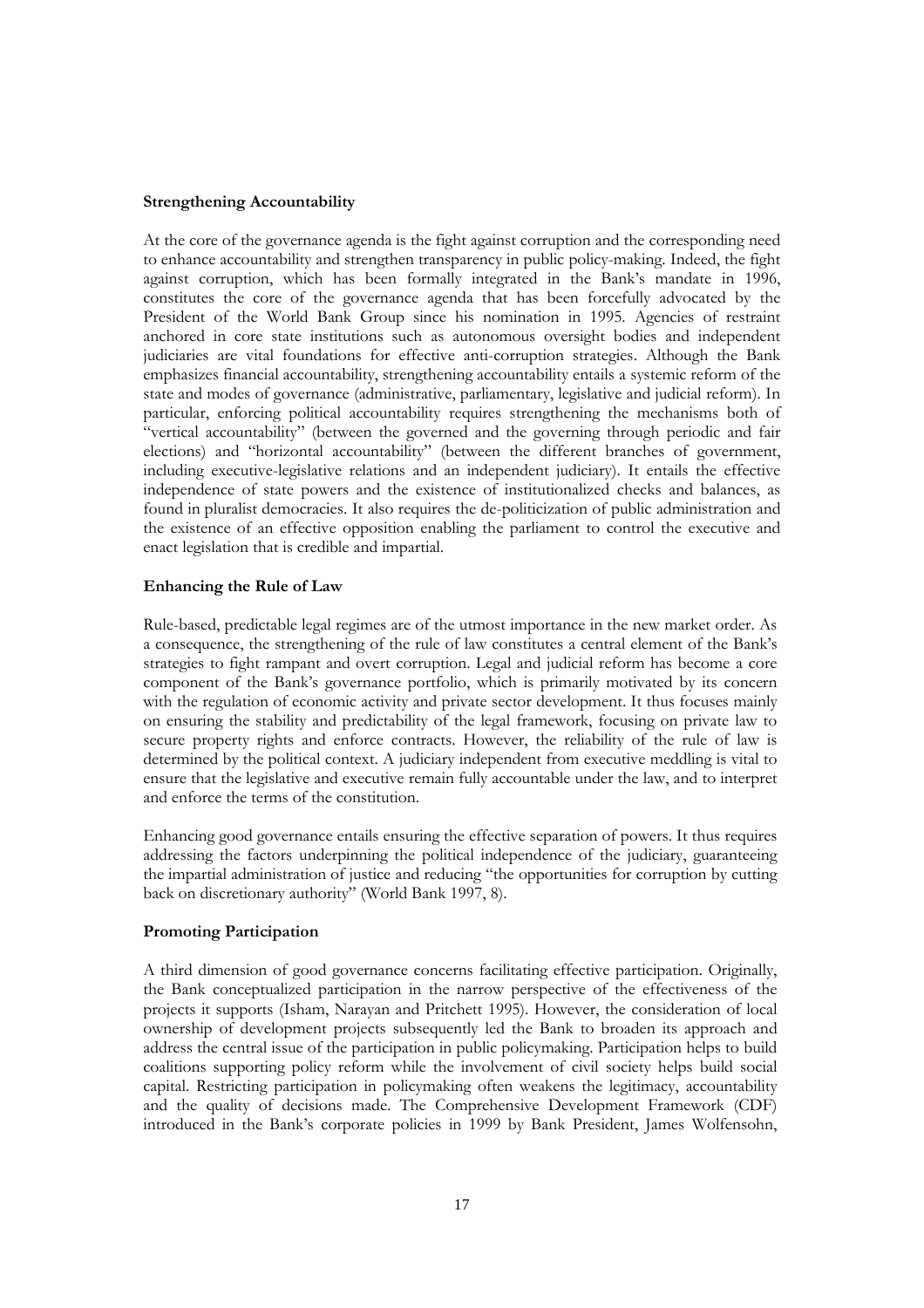reflects the recognition of the importance of effective participation for sustainable development. The World Development Report of 2000/2001 on *Attacking Poverty* introduces the notion of empowerment as an integral part of development (World Bank 2000c).

Participation and representation are more likely to lead to public policies that are more responsive to the needs of the poor. It requires regular, free and fair elections and a genuine choice between alternative government policies. Participation also occurs beyond and between elections. It calls for a continuous consultation in the formulation, monitoring and implementation of public policies in order to reach a sufficient agreement to sustain reform. Effective participation is inextricably linked to the existence of legitimate and representative parliamentary procedures, which are a constituent part of a democratic regime. Participation in the formulation of public policies and representation in the parliament are impossible without a sufficient level of civil liberties and political rights as well as a functioning multiparty system.

Furthermore, the current efforts at reforming and modernizing the state focuses on the devolution of power to lower levels of government. Decentralization, which carried the promise of local self-government, has become a major component of the Bank's reform strategies (World Bank 1999).

## **Towards Democratic Governance**

Some multilateral development banks are already promoting political reform. For example, the Inter-American Development Bank (IDB) has interpreted its mandate more broadly and adopted a clear political stance (Santiso 2001). The European Bank for Reconstruction and Development (EBRD), created in 1990, is obligated by its founding charter only to lend to multiparty democracies.5 Ultimately, the approach adopted by each specific multilateral organization depends on its respective constituency rather than its legal framework.

## **CONCLUSION: REFORMING THE GOVERNANCE OF AID**

Time probably has come to revisit and amend the Bank's founding charter, its Articles of Agreement. The World Bank has radically changed in the course of the 1990s. The introduction of governance concerns in development assistance signals an increased willingness to take the political dimension of development into account. It reflects a shift in economic development thinking and tempts it towards inducing political reform in recipient countries. New policy should focus on state reform by strengthening governance systems and enhancing governing institutions. The modernization of the state, the fight against corruption, the reform of judiciary, the strengthening of legislatures and the decentralization of government are now integral parts of the Bank's public sector work.

Reform of governance systems in recipient countries should be matched by corresponding reform in the governance of aid and, in particular, the aid delivery system. As Marco Feroni (2000) underlines, reforming foreign aid requires crafting genuine partnerships and processes for reaching agreement on priorities, procedures and reciprocal obligations toward specified objectives. In particular, the governance agenda compels development institutions and aid agencies to link economic assistance and political aid. So far, these two agendas have evolved independent of each other, leading to fragmented aid policies.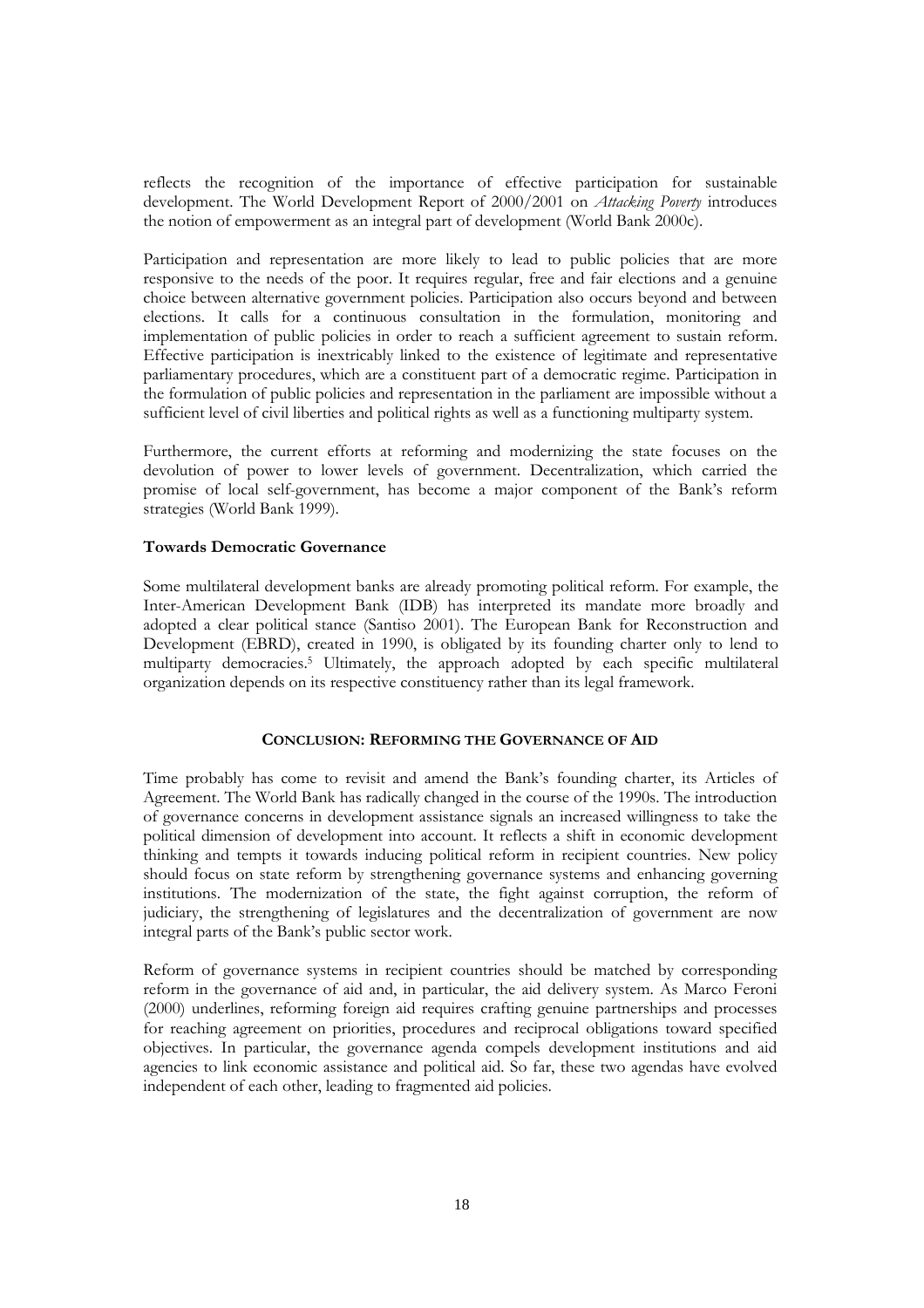Furthermore, there is increasing recognition that international assistance for strengthening good governance can only have limited impact unless the country's society and particularly its leaders have a genuine political commitment to democracy. Traditionally, development assistance has ignored the realities of power and the intricacies of politics. It has relied on technical solutions to address political problems, often adopting a mechanistic application of a standardized package of reform.

This approach faces significant hurdles when applied to the reform of the institutions of governance, in particular judicial systems and parliamentary structures. Without addressing the underlying distribution of power, parliaments will likely remain passive and judiciaries dominated by the will of powerful executives. A fundamental lesson learned is that "if donors wish to make a real difference, they will need to focus more explicitly and more rigorously on issues of power, politics and interest groups, [than] they have tried to do in the past – messy and difficult though these things often are" (Riddell 1999, 333). Consequently, the Bank ought to broaden its understanding of good governance by 'bringing politics back in' and systematically integrating considerations concerning the quality of government and the nature of the political regimes in its lending.

The extent to which good governance has influenced the operations on the ground will likely affect its overall relevance. The renewed emphasis on democracy and good governance raises questions about whether recipient states will have sufficient liberty to articulate their own development strategies and political development models. The governance agenda introduces a tension in the policies of institutions mandated not to meddle in politics and it upsets the traditional division of labor and economic-political divide of the global aid regime.

Ultimately, the concept of good governance questions the legitimacy of the IFIs as institutions of global governance. As Kapur and Webb rightfully stress: "Well applied, [governance-related conditionality] could help to empower people and nations. But if applied in an ad hoc manner, in response to the short-run foreign policy problems of large shareholders, and with a high degree of discretion rather than commonly agreed rules, the outcome is unlikely to be fair or significantly pro-poor" (2000, 18).

The governance agenda does not only question *what* the Bank does, but more fundamentally *how* it does it. Conditionality is not the appropriate approach to strengthening good governance in developing countries. What is needed is a more radical approach in which they cede developing countries greater control over the use of aid, within the framework of agreed-upon objectives. Reforming the oversight of aid should lead to radically new approaches to development assistance that are based on reciprocal obligation in the form of development compacts in which donors would cede greater control over the use of aid. Genuine development partnerships will most likely enhance the effectiveness of aid and influence the prospects for sustained reform. These development partnerships should however be embedded in 'pacts for governance reform'. They must enshrine the shared political objectives of cooperation as well as the mutual obligations and reciprocal commitments of donors and recipients.6 Nevertheless, it has to be recognized that in particularly adverse circumstances aid is likely to be ineffective and diverted from its intended purposes. In such situations, a democratic conditionality should be applied. Official aid to the government should be suspended, in order to prevent autocrats from holding on to power and mercilessly exploiting their citizens.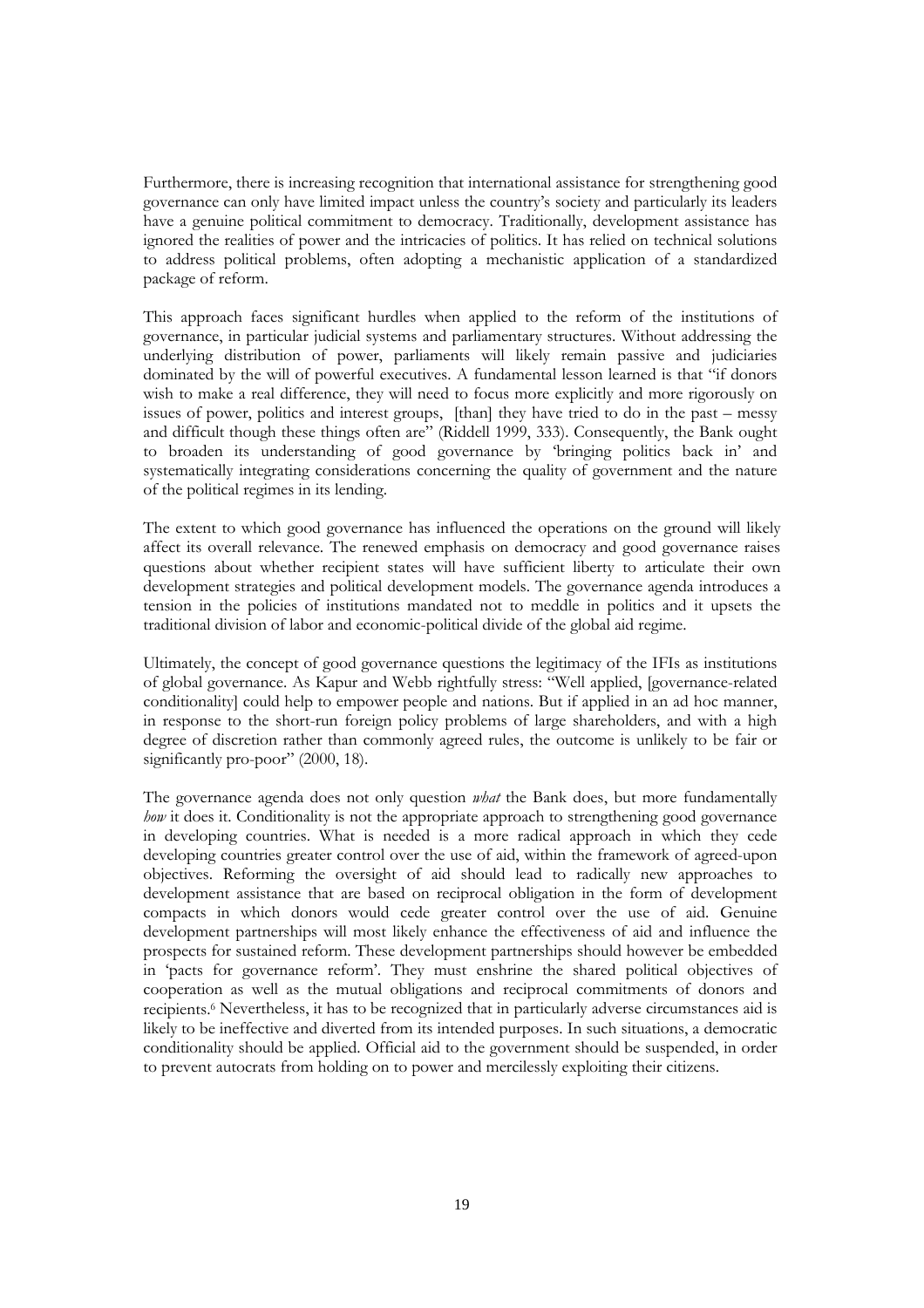#### **ENDNOTES**

 $\overline{a}$ 

- 1. The Institute on Governance gives a broader definition according to which "governance comprises the traditions, institutions and processes that determine how power is exercised, how citizens are given a voice, and how decisions are made on issues of public concern". http://www.iog.ca/about.html
- There exists various forms of conditionality, including preconditions or prior actions as well as trigger actions which determine continued access to development financing and the next outstanding instalments of the credit.
- 4. However, the World Bank's 2000 governance strategy does not envision the Bank becoming involved in some areas of public service reform such as police reform, criminal justice systems (including prosecutorial and prison reform), general parliamentary processes and political governance (including election processes or the structure and financing of political parties) (World Bank, 2000).
- 5. In 1994, the Eight Replenishment of its resources mandated it to emphasize political reform and the strengthening of democratic governance more prominently. This evolution was largely made possible by the renewed commitment to democracy of the inter-American system. The EBRD is the only multilateral development bank to include a commitment to multiparty democracy in its founding charter. However, it has progressively adopted a more conservative approach to the political dimensions of its mandate.
- Indeed, it could be argued that such a pact for governance reform, either explicit or implicit, should constitute the bedrock of current debt relief efforts. To ensure that the funds freed by the Highly Indebted Countries Initiative (HIPC) of the World Bank and the IMF are most efficiently used, debt relief should be linked to a commitment to strengthen democratic governance.

#### **REFERENCES**

- Beynon, Jonathan. 2001. *Policy Implications for Aid Allocation of Recent Research on Aid Effectiveness and Selectivity*, paper presented at the joint Development Center and Development Assistance Committee Seminar on *Aid Effectiveness, Selectivity and Poor Performers*, Paris, OECD, 17 January.
- Bøås, Morten. 2001. *Multilateral Development Banks and Sustainable Development: The Limits of Technocratic Consensus*, paper presented at the Annual Meeting of the Academic Council of the United Nations System (ACUNS), Puebla, Mexico, 15-17 June.
- \_\_\_\_\_\_\_\_\_\_. 1998. "Governance as Multilateral Development Bank Policy: The Cases of the African Development Bank and the Asian Development Bank," *European Journal of Development Research* 10(2), 116-117.
- Burki, Shahid Javed, and Guillermo Perry*.* 1998. *Beyond the Washington Consensus. Institutions Matter* (Washington, DC: World Bank).
- Burnside, Craig, and David Dollar. 1998. *Aid, the Incentive Regime, and Poverty Reduction* (Washington, DC: The World Bank, Policy Research Working Paper 1937).

\_\_\_\_\_\_\_\_\_\_\_\_\_\_\_\_\_\_\_\_\_\_\_\_\_\_\_. 1997. *Aid, Policies and Growth* (Washington DC: The World Bank, Policy Research Working Paper 1777).

- Caiden, Gerald. 1994. "Administrative Reform", in Randall Baker, ed., *Comparative Public Management: Putting US Public Policy and Implementation in Context* (Westport: Praeger).
- Collier, Paul. 1999. "Learning from Failure: The International Financial Institutions as Agencies of Restraint in Africa', in Andrea Schedler, Larry Diamond and Marc Plattner, *The Self-Restraining State: Power and Accountability in New Democracies* (Boulder and London: Lynne Rienner).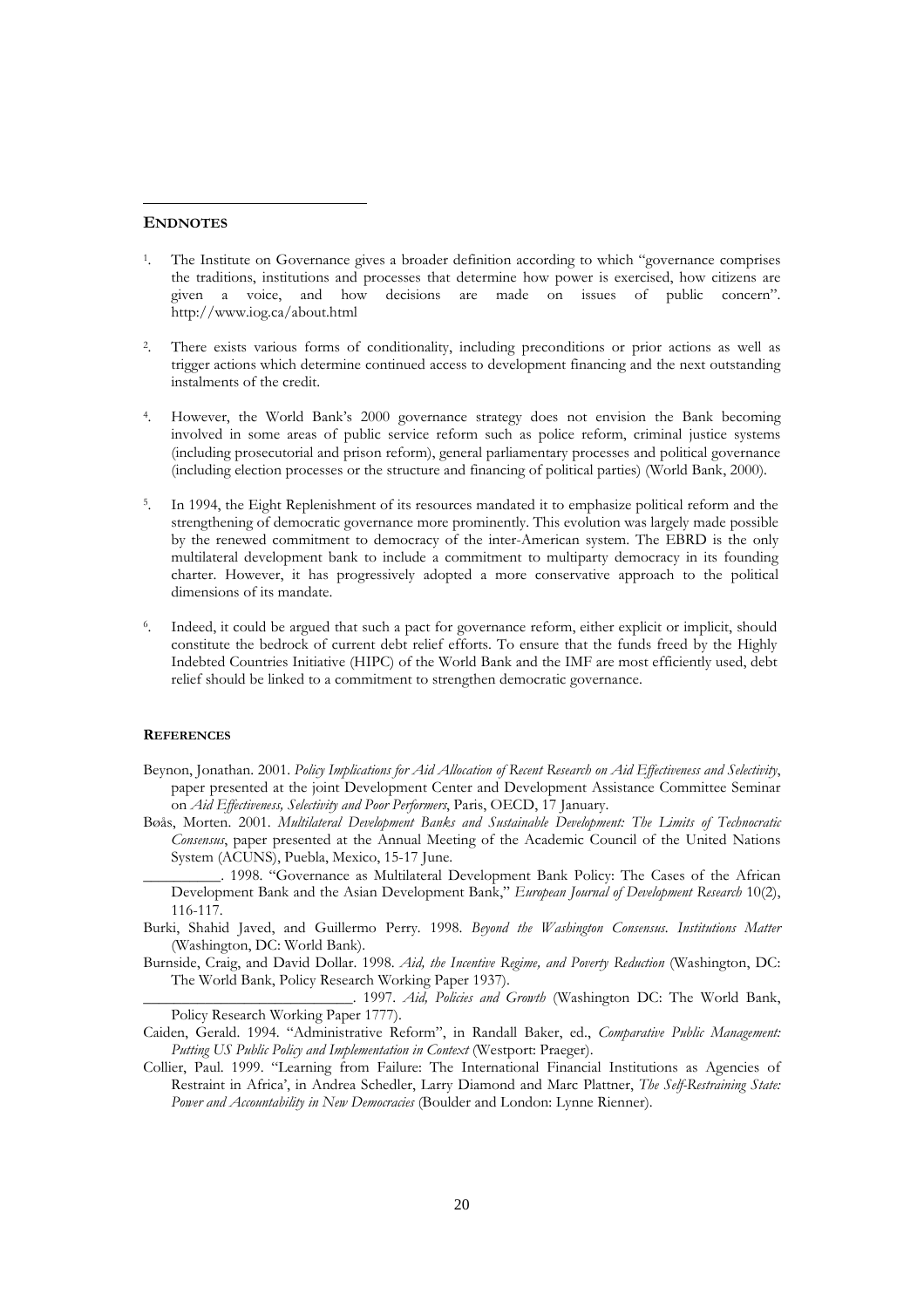Collier, Paul, and David Dollar. 2001. *Development Effectiveness: What Have We Learnt?* (Washington DC: World Bank).

**\_\_\_\_\_\_\_\_\_\_\_\_\_\_\_\_\_\_\_\_\_\_\_\_\_**. 1998. *Aid Allocation and Poverty Reduction* (Washington, DC: World Bank, Research Paper, October).

Development Committee of the World Bank. 2000. *Note from the President of the World Bank* (Prague, Czech Republic, DC2000-21, September 18).

Dollar, David, and Jacob Svensson. 1998. *What Explains the Success or Failure of Structural Adjustment Programs?* (Washington, DC: The World Bank, Policy Research Working Paper 1938).

Easterly, William. 2001. *The Elusive Quest for Growth: Economists' Adventures and Misadventures in the Tropics* (Cambridge, MA: MIT Press).

Ferroni, Marco. 2000. *Reforming Foreign Aid: The Role of International Public Goods* (The World Bank Operations Evaluation Department, OED Working Paper Series, no.4).

Gilbert, Christopher, Andrew Powell, and David Vines. 1999. "Positioning the World Bank", in *Economic Journal* 109, F-598-633.

Grindle, Merilee. 2001. "In Quest of the Political: The Political Economy of Development Policymaking," in Gerald Meier and Joseph Stiglitz, eds., *Frontiers in Development Economics: The Future in Perspective* (New York: Oxford University Press), 345-380

Gwin, Catherine, and Joan Nelson, eds. 1997. *Perspectives on Aid and Development* (Washington, DC: Overseas Development Council).

Haggard, Stephan. 2000. *The Political Economy of the Asian Financial Crisis* (Washington, DC: Institute for International Economics).

Hansen, Henrik, and Finn Tarp. 2000a. *Aid and Growth Regressions*, paper presented at the joint Development Center and Development Assistance Committee Seminar on *Aid Effectiveness, Selectivity and Poor Performers*, Paris, OECD, 17 January 2001.

\_\_\_\_\_\_\_\_\_\_\_\_\_\_\_\_\_\_\_\_\_\_\_\_\_. 2000b. 'Aid Effectiveness Disputed', *Journal of International Development* 12(3), 375-398.

Hibou, Béatrice. 2000. *The Political Economy of the World Bank's Discourse: from Economic Catechism to Missionary Deeds and Misdeeds* (Paris: Etudes du CERI*,* 39).

International Monetary Fund. 2001a. *Structural Conditionality in Fund-Supported Programs – Policy Issues* (Washington DC: IMF PDRD, February 16).

\_\_\_\_\_\_\_\_\_\_\_\_\_\_\_\_\_\_\_\_\_\_\_. 2001b. *Structural Conditionality in Fund-Supported Program* (Washington DC: IMF PDRD, February 16).

\_\_\_\_\_\_\_\_\_\_\_\_\_\_\_\_\_\_\_\_\_\_\_. 2001c. *Review of the Fund's Experience in Governance Issues* (Washington DC: IMF PDRD, March 28).

\_\_\_\_\_\_\_\_\_\_\_\_\_\_\_\_\_\_\_\_\_\_\_. 2000. *Streamlining Structural Conditionality in Fund-Supported Programs. Interim Guidance Note* (Washington DC: IMF).

\_\_\_\_\_\_\_\_\_\_\_\_\_\_\_\_\_\_\_\_\_\_\_. 1997. IMF, *Good Governance. The IMF's Role* (Washington, DC: IMF).

Isham, Jonathan, Daniel Kaufman, and Lant Pritchett. 1997. "Civil Liberties, Democracy and the Performance of Government Projects", *The World Bank Economic Review* 11(2), 219-242.

Isham, Jonathan, Deepa Narayan and Lant Pritchett. 1995. "Does Participation Improve Performance? Establishing Causality with Subjective Data," *World Bank Economic Review* 9(2).

Kapur, Devesh, and Richard Webb. 2000. *Governance-Related Conditionalities of the International Financial Institutions* (New York and Geneva: UNCTAD, G-24 Discussion Paper Series 6).

Kaufmann, Daniel, Aart Kraay and Pablo Zoido-Lobaton. 1999. *Governance Matters* (Washington: The World Bank, Policy Research Working Paper 2196, October).

Knack, Stephen*.* 2000. *Aid Dependence and the Quality of Governance: A Cross-Country Empirical Analysis* (Washington DC: World Bank, Policy Research Working Paper 2396).

Devarajan, Shantayanan, David Dollar, and Torgny Holgren*.* 2001. *Aid and Reform in Africa: Lessons from Ten Case Studies* (Washington DC: World Bank).

James, Harold. 1998. "From Grandmotherliness to Governance: The Evolution of IMF Conditionality," *Finance and Development* 35(4).

Killick, Tony*.* 1998. *Aid and the Political Economy of Policy Change* (London: Overseas Development Institute).